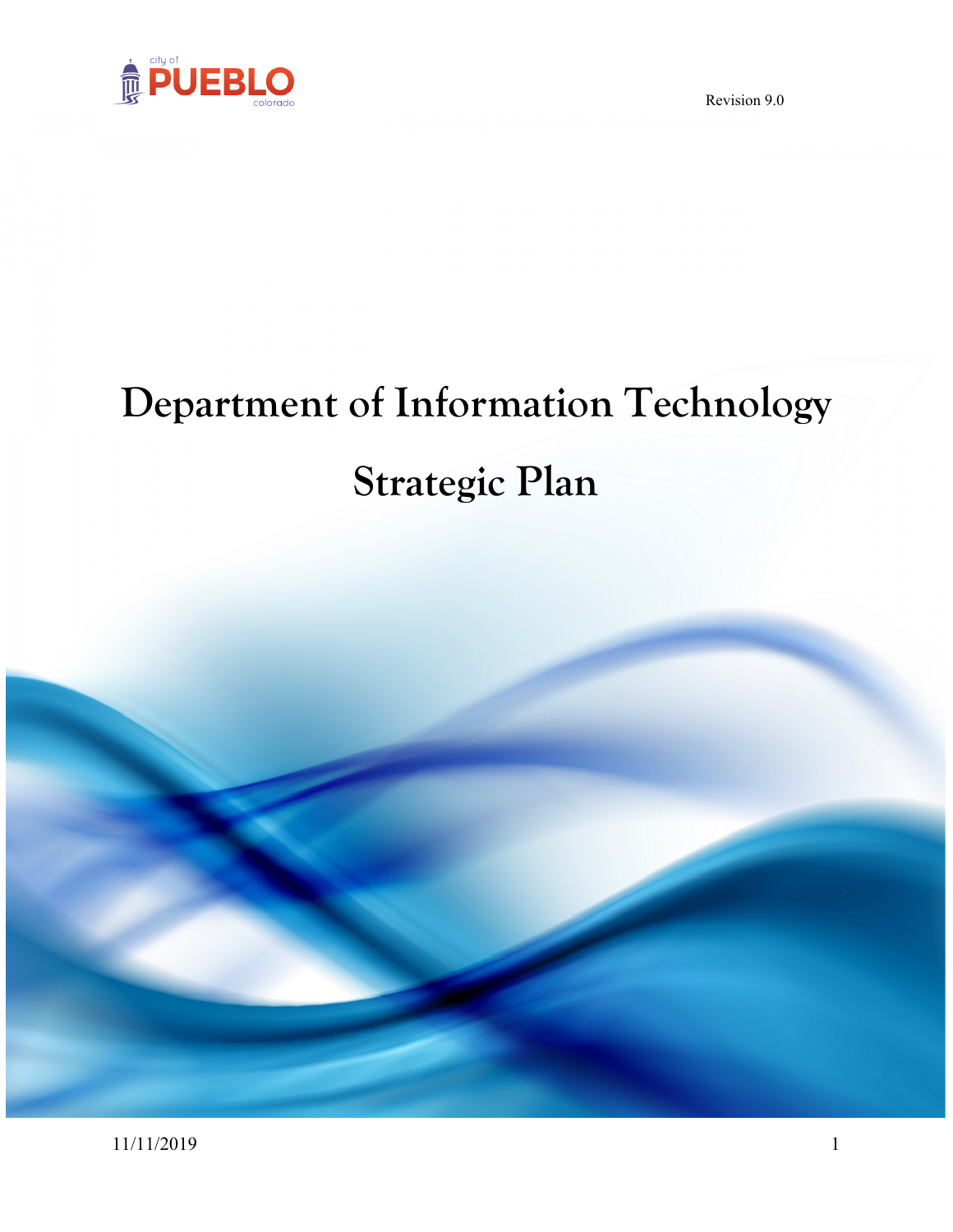

# **Revision History**

| <b>Revision</b> | <b>Date</b> | <b>Reason for Revision</b>                      | <b>Updated by</b>                        |
|-----------------|-------------|-------------------------------------------------|------------------------------------------|
| 3.0             | 8/8/2009    | Update of 2006 Plan<br>Radio System Update      | Lori Pinz<br>Woodie Smith                |
|                 |             | Internet/Intranet Update                        | <b>Ed McCandless</b><br><b>Bob Cuomo</b> |
| 4.0             | 3/3/2011    | Update of 2009 Plan                             | Lori Pinz                                |
|                 |             | Internet/Intranet Update and Government Access  | <b>Bob Cuomo</b>                         |
|                 |             | Channel inclusion                               | Woodie Smith                             |
|                 |             | Inclusion of Back Up and Disaster Recovery Site | I.T. Team                                |
|                 |             | Strategic Alignment with City Strategic Plan    |                                          |
| 5.0             | 9/28/2012   | Annual Review and Mission Statement Update      | Lori Pinz                                |
| 6.0             | 8/27/2013   | <b>Annual Review</b>                            | Lori Pinz                                |
|                 |             |                                                 | <b>Brian Popp</b>                        |
|                 |             |                                                 | Woodie Smith                             |
|                 |             |                                                 | Greg Robison                             |
|                 |             |                                                 | <b>Steve Podszus</b>                     |
|                 |             |                                                 | <b>Bob Cuomo</b>                         |
| 7.0             | 10/21/2014  | Annual Review and Incorporation of SWOT         | Lori Pinz                                |
|                 |             | Analysis                                        | David Peterson                           |
|                 |             |                                                 | Debra Hill                               |
|                 |             |                                                 | Woodie Smith                             |
| 8.0             | 8/17/17     | Update                                          | Lori Pinz                                |
|                 |             |                                                 | Helena Smith                             |
|                 |             |                                                 | <b>Todd Mrotek</b>                       |
|                 |             |                                                 | Greg Robison                             |
|                 |             |                                                 | <b>Brian Popp</b>                        |
|                 |             |                                                 | Michael Clark                            |
| 9.0             | 11/11/2019  | <b>SWOT Analysis Update</b>                     | I.T. Team                                |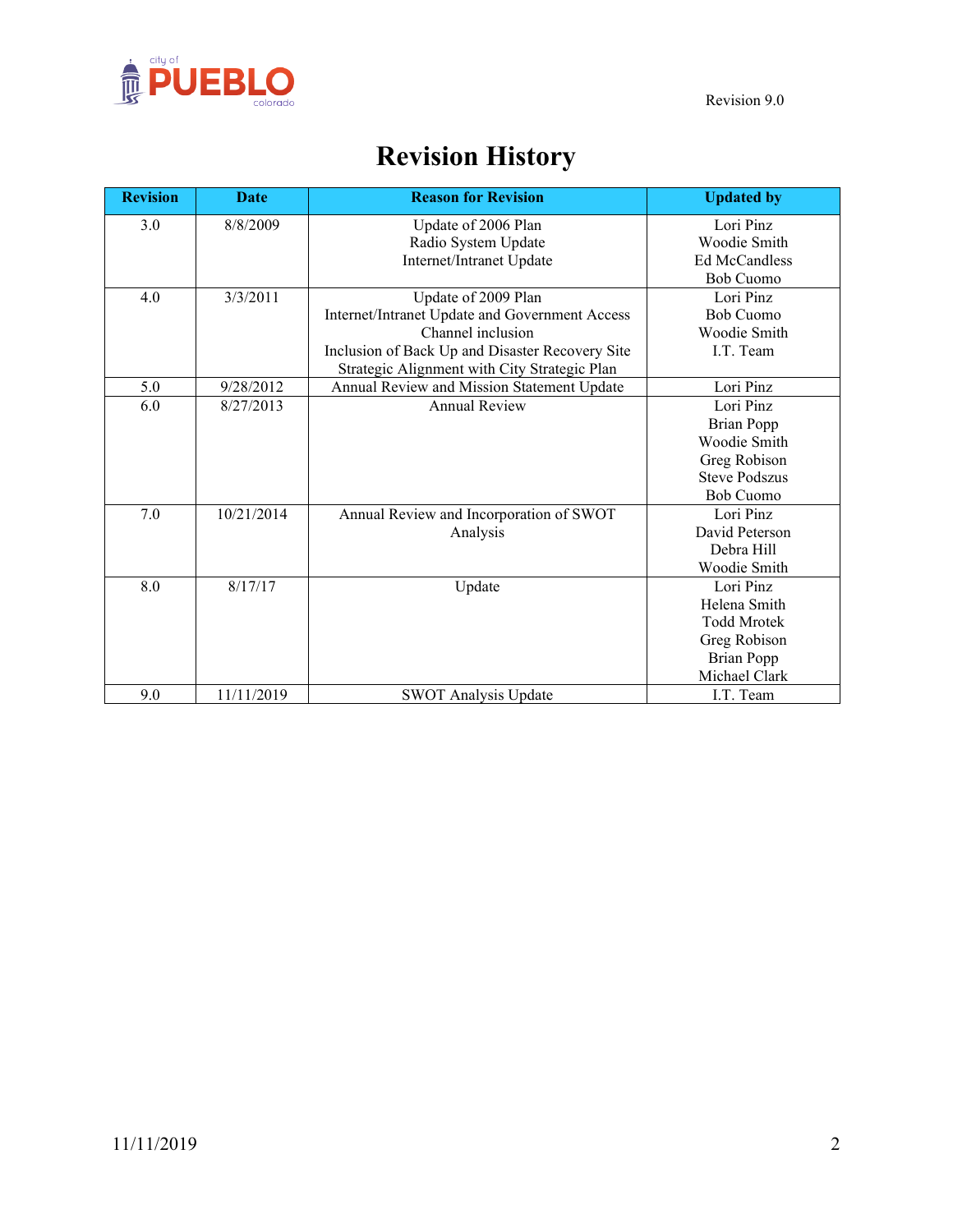

# **TABLE OF CONTENTS**

| 1.           |         |  |  |  |
|--------------|---------|--|--|--|
| 2.           |         |  |  |  |
| 3.           |         |  |  |  |
| 3.1.         |         |  |  |  |
| 3.2.         |         |  |  |  |
| 3.3.         |         |  |  |  |
| 3.4.         |         |  |  |  |
| 3.5.         |         |  |  |  |
| 3.6.<br>3.7. |         |  |  |  |
| 3.8.         |         |  |  |  |
| 3.9.         |         |  |  |  |
| 3.10.        |         |  |  |  |
| 3.11.        |         |  |  |  |
| 3.12.        |         |  |  |  |
| 3.13.        |         |  |  |  |
| 3.14.        |         |  |  |  |
| 3.15.        |         |  |  |  |
|              | 3.15.1  |  |  |  |
| 3.16.        |         |  |  |  |
|              | 3161    |  |  |  |
|              | 3.16.2. |  |  |  |
|              | 3.16.3. |  |  |  |
| 4.           |         |  |  |  |
| 5.           |         |  |  |  |
| 6.           |         |  |  |  |
| 7.           |         |  |  |  |
| 7.1.         |         |  |  |  |
| 8.           |         |  |  |  |
| 9.           |         |  |  |  |
| 10.          |         |  |  |  |
| 10.1.        |         |  |  |  |
| 10.2.        |         |  |  |  |
| 10.3.        |         |  |  |  |
| 10.4.        |         |  |  |  |
| 10.5.        |         |  |  |  |
| 10.6.        |         |  |  |  |
| 11.          |         |  |  |  |
|              |         |  |  |  |

 $\begin{array}{l} \hline \textbf{1} & \textbf{1} & \textbf{1} & \textbf{1} & \textbf{1} & \textbf{1} & \textbf{1} & \textbf{1} & \textbf{1} & \textbf{1} & \textbf{1} & \textbf{1} & \textbf{1} & \textbf{1} & \textbf{1} & \textbf{1} & \textbf{1} & \textbf{1} & \textbf{1} & \textbf{1} & \textbf{1} & \textbf{1} & \textbf{1} & \textbf{1} & \textbf{1} & \textbf{1} & \textbf{1} & \textbf{1} & \textbf{1} & \textbf{1} &$ 

an<br>Wilaya masa sa masa na katalog atawan na katalog atawan na katalog atawa na katalog atawa na katalog atawa na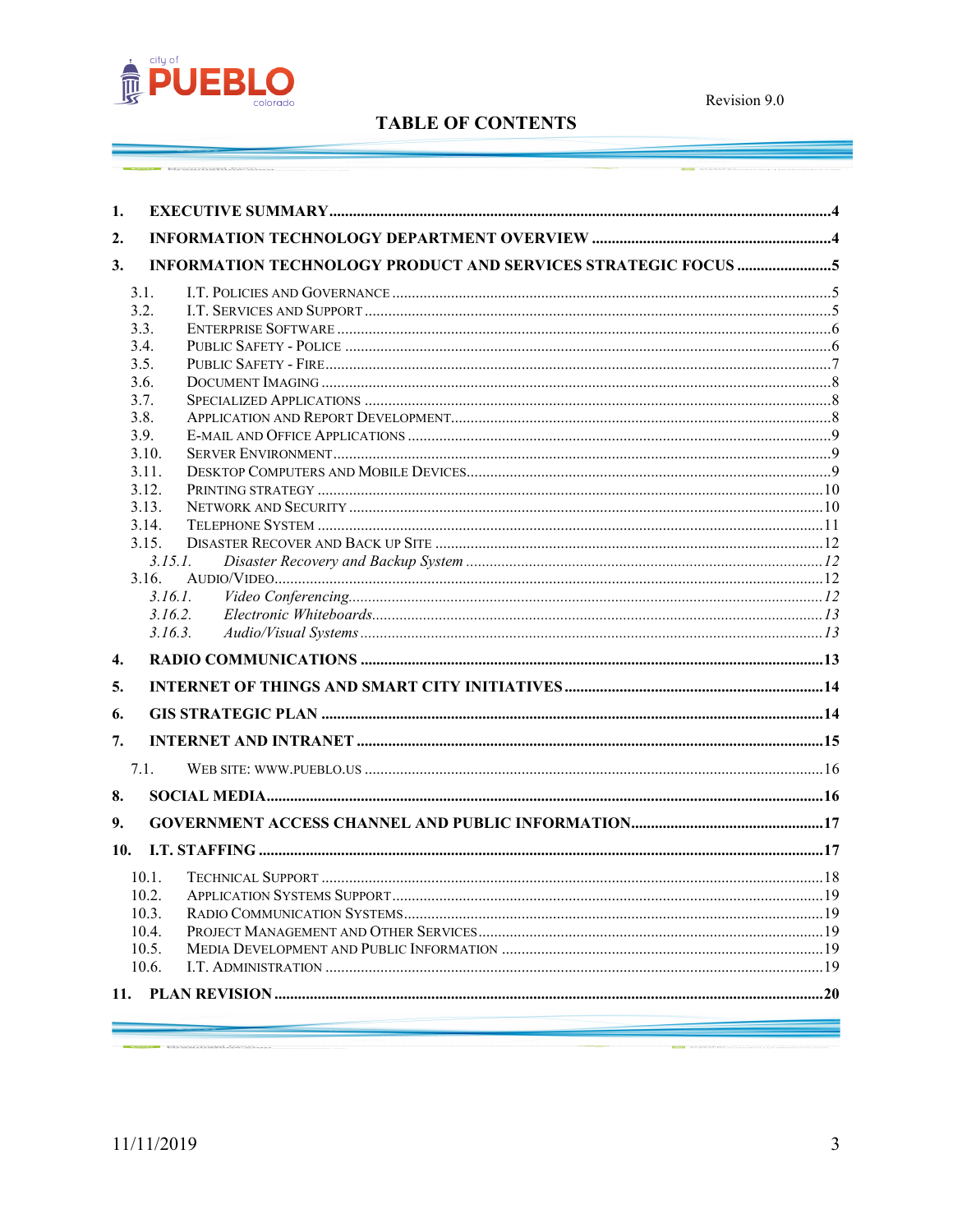

# <span id="page-3-0"></span>**1. Executive Summary**

The City of Pueblo strives to implement 21st century technology by utilizing industry standards and best practices for our delivery of services. It is imperative that the City continues to leverage technology investments to improve and deliver services, but only after careful evaluation and analysis of our citizens' and community's needs.

To ensure that the City of Pueblo is successfully in meeting the needs of our community, the Information Technology Department's (I.T.) strategic plan focuses on providing quality network service and robust infrastructure, delivering excellence in our customer service for both internal and external customers, optimizing internal and external partnership opportunities, facilitating innovation and promoting out-of- the-box thinking to capitalize upon our strengths, improve our weaknesses, and reduce costs. Above all, we strive to implement I.T. solutions that are aligned with and meet the City's overall mission and goals:

#### **CITY OF PUEBLO MISSION STATEMENT**

#### **We, the City of Pueblo, representing a community of diverse culture, character, and history:**

- **Commit to upholding the City Charter, all City Ordinances, and the highest standards of conduct;**
- **Commit to promoting and enhancing the well-being and quality of life for Pueblo's residents, visitors, and businesses by providing excellent services in an efficient, respectful, and courteous manner;**
- **Commit to a model of professionalism that ensures respectful and complete consideration of all decisions and decrees; and**
- **Commit to strategic growth, all facets of economic development, and sustainability.**

This strategic plan will outline the current and future direction of the City of Pueblo's Information Technology Department including the technology direction, strategies, funding and management process requirements, and the technology recommendations for the next three to five years.

# <span id="page-3-1"></span>**2. Information Technology Department Overview**

The mission of the Department of Information Technology is to facilitate the seamless integration of technology solutions in a secure and cost-effective manner, provide support and maintain a reliable system and network infrastructure that enables City entities to provide superior customer service to our community and our citizens, and support the City's mission and goals by ensuring I.T. services and technology solutions align with the City's strategic plan. Our goals are:

- Facilitating innovation and promoting out-of-box thinking to capitalize upon our strengths, improve our weaknesses, and reduce costs
- Enhancing both our internal and external customers' support experience to a level of excellence
- Optimizing internal and external partnership opportunities
- Strengthening our network service, infrastructure and analytical capabilities to create the City of the future

To support our mission, we systematically and carefully evaluate, design, acquire, implement and support technology solutions. There are several major technological advancements that have been implemented since the last revision I.T. Strategic Plan in 2017:

They include, but are not limited to:

11/11/2019 4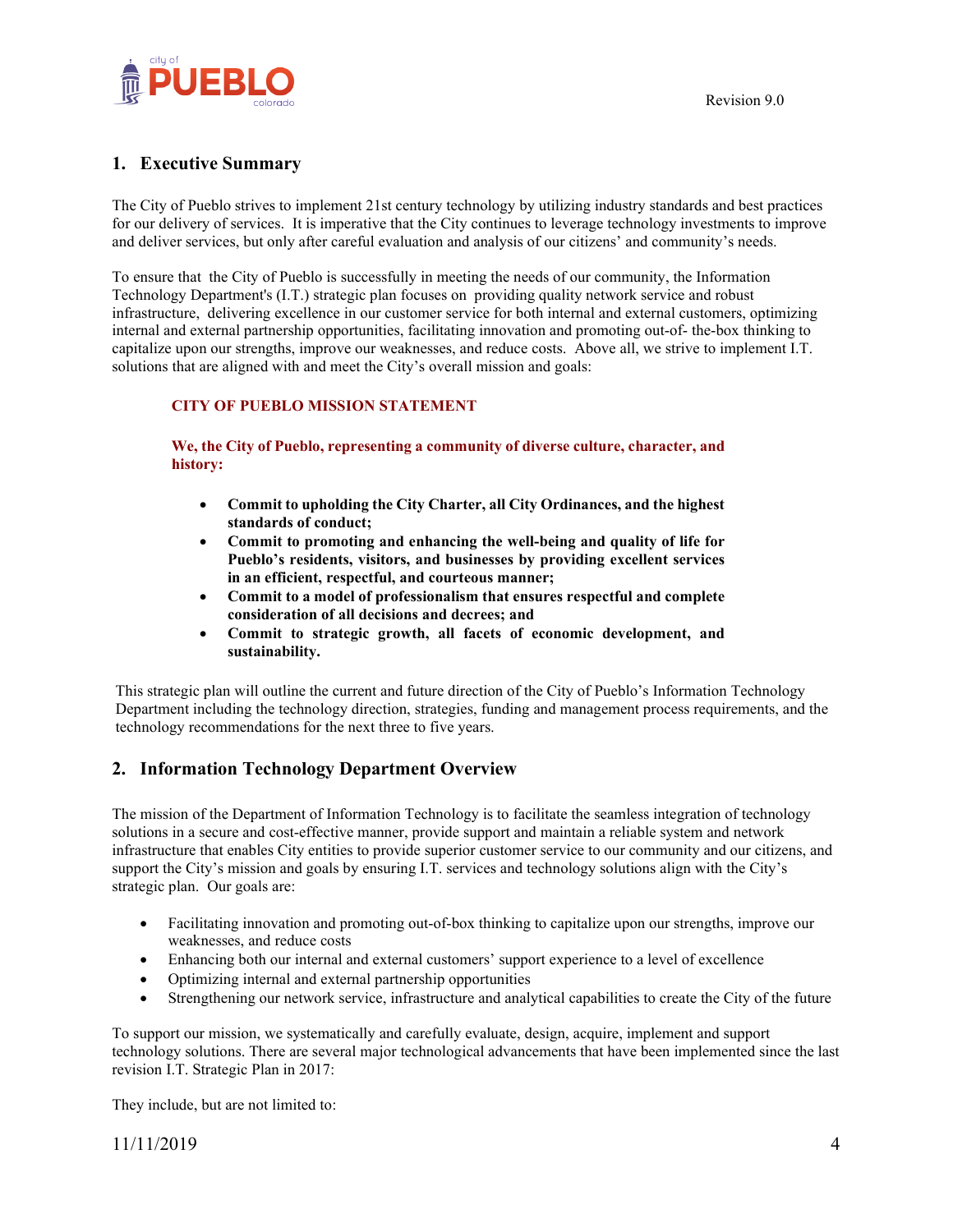



- Implemented GETAC V110 Mobile Device Terminals for both police and fire, including the implementation of Sierra Wireless modems for in-car wireless connectivity
- Replaced the Fire Department's Record Management system, time-keeping system, and training system with cloud-based products
- Implemented two-factor authentication for all public safety and key personnel
- Implemented new parking ticket system for the Transportation
- Implemented new cloud-based Parks and Recreation system
- Implemented new server and file auditing software including ransomware protection
- Completed the re-design of the City's Internet site

As in all areas of the City, staffing in the I.T. department remains very lean. Cost control and leveraging technology investments are vital to the I.T. departments strategic plan; therefore, we are continuing the trend of selective outsourcing and partnership building to assist in supporting the City employees and Citizen Requirements.

# <span id="page-4-0"></span>**3. Information Technology Product and Services Strategic Focus**

#### <span id="page-4-1"></span>**3.1. I.T. Policies and Governance**

The establishment of I.T. Policies and Training services is to provide employees, third-party contractors, consultants, and temporary employees with the acceptable usage for the City of Pueblo's technology resources. Inappropriate use of resources puts the City's network systems and services at risk from attack and/or exposes the City to legal liabilities.

Recommendations:

- Continue to develop, update and revise I.T. policies and procedures as required and update annually or as appropriate
- Adopt COBIT (Control Objectives for Information and Related Technologies) framework for I.T. management and governance as applicable

#### <span id="page-4-2"></span>**3.2. I.T. Services and Support**

The I.T. Department is responsible for facilitating the implementation and support of the technology solutions employed by the organization, including maintaining data, voice, video, and network infrastructure that enables City entities to provide superior customer service to our community and our citizens. It is our goal to provide excellent customer service to both our internal and external customers and to continually strive to improve our services.

Recommendations:

- Annually evaluate computer and software replacement policies. Enforcement of policy is contingent upon available budget
- Annually evaluate radio communication equipment replacement policy. Enforcement of policy is contingent upon available budget
- Establish an I.T. Liaison for every City department to improve customer relations and support by 2022
- Modify and align existing project planning and management standards with ITIM (IT Service Management) to assist with procuring, funding, and implementing software solutions by 2023. This would include modification of software and hardware standards to comply with CJIS (Criminal Justice Information Services), PCI (Payment Card Industry), and HIPAA (Health Insurance Portability and Accountability Act) standards as applicable by 2023
- Recommend cost-effective and appropriate technologies solutions to facilitate work activities
- Continue to procure energy efficient data equipment for deployment throughout the City network
- Continually evaluate alternative desktop solutions to improve performance and user satisfaction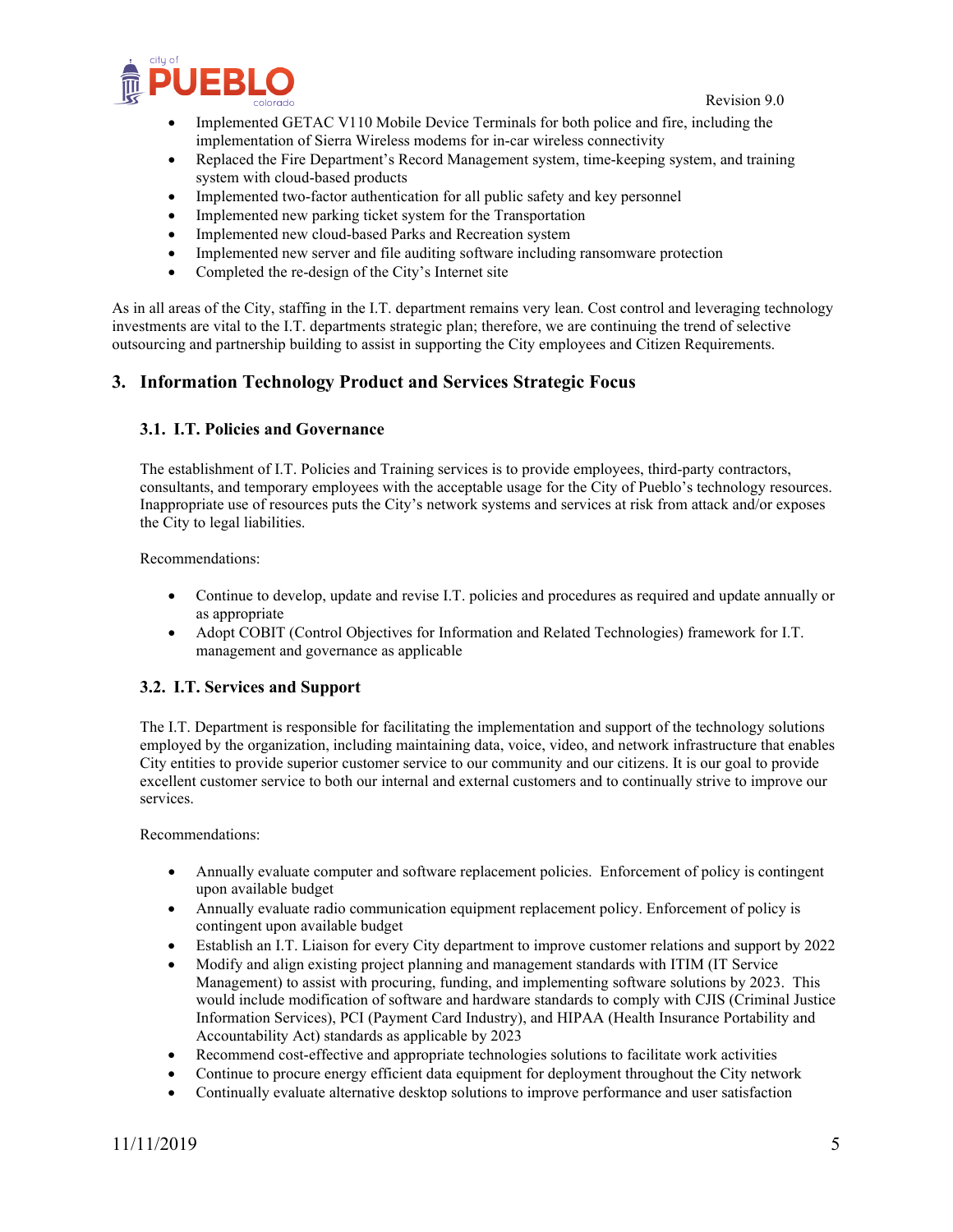

- Continually evaluate alternatives for software distribution methods. Wherever possible, move to Windows-based or Cloud-based solutions for the various discrete applications supported throughout the City
- Leverage technology to improve collaboration and improve business workflow
- Implement quick "How to fix" Tips for IT Staff on SharePoint issues by end of 2019
- Centralize and Organize technical documentation for quick and easy access for I.T. Staff by end of 2019
- Improve Internal I.T. Staff Communication for emergency situations by the end of 2019

#### <span id="page-5-0"></span>**3.3. Enterprise Software**

The City continues to use a hybrid approach to software selections. Cloud-based services are always considered, if available; however, costs, contractual constraints, and adherence to compliance standards may dictate on-premise solutions to be selected. Our server environment is heavily virtualized with only approximately 5% of our servers being stand-alone. We continue to push enterprise wide or multi-departmental software solutions to control operating and support costs.

The City utilizes Tyler Munis as its ERP (Enterprise Resource Planning) system as well as Tyler Incode for the Municipal Court's case management system. The system has consolidated many of the disparate systems used previously by various departments. The system has improved business efficiencies, reduced data errors, and introduced employee, vendor and employee self-service tools. Potential expansion of our on-line service offerings is now possible. However, Tyler Munis has several areas that need improvement including, but not limited to, custom reporting, time management, work order management, alcohol and marijuana business licenses and permitting, and Community Development. A major upgrade is scheduled for late 2019, which is expected to improve many of these areas. If there is not a realized improvement, the City will need to evaluate other software solutions to meet business requirements.

Recommendations:

- Upgrade Tyler Munis and Incode to the latest versions late 2019
- Replace Tyler ESS, for time keeping, with Kronos citywide including the expansion of Krono's scheduling and rostering for the Police Department by 2021
- Implement a new Community Development and Planning system to include an online portal for business collaboration by 2021
- Expand or replace the I.T. Department's work order management and inventory system with Tyler Munis or a new COTS (commercial off-the-shelf) system by 2021
- Continue to expand employee and citizen access applications when available and as applicable
- Continue converting of applicable home-grown Access database systems into Tyler Munis or other COTS systems where applicable
- Expand the use of Microsoft O365 collaborative tools, for example, SharePoint online, Teams and OneNote citywide by 2022
- Continue current software selection and evaluation practices for software selections

#### <span id="page-5-1"></span>**3.4. Public Safety - Police**

The City of Pueblo Police Department's (PD) Records Management and Computer Aided Dispatch systems are based upon client-server application architecture as well as accessible via web server architecture. The Records Management System (RMS) collects and stores incident information gathered by law enforcement personnel in a centralized database for tracking cases and suspects. It can support multi-agency and multi-jurisdictional agencies and allows other City departments to stay connected to law enforcement data, as well as other cities, and counties. This functionality is currently shared with the Pueblo County Sheriff's Department and the Pueblo District Attorney's office. The Computer-Aided Dispatch system (CAD) handles dispatching and tracking calls for law, fire and medical units including AVL (Automatic Vehicle Locator) systems.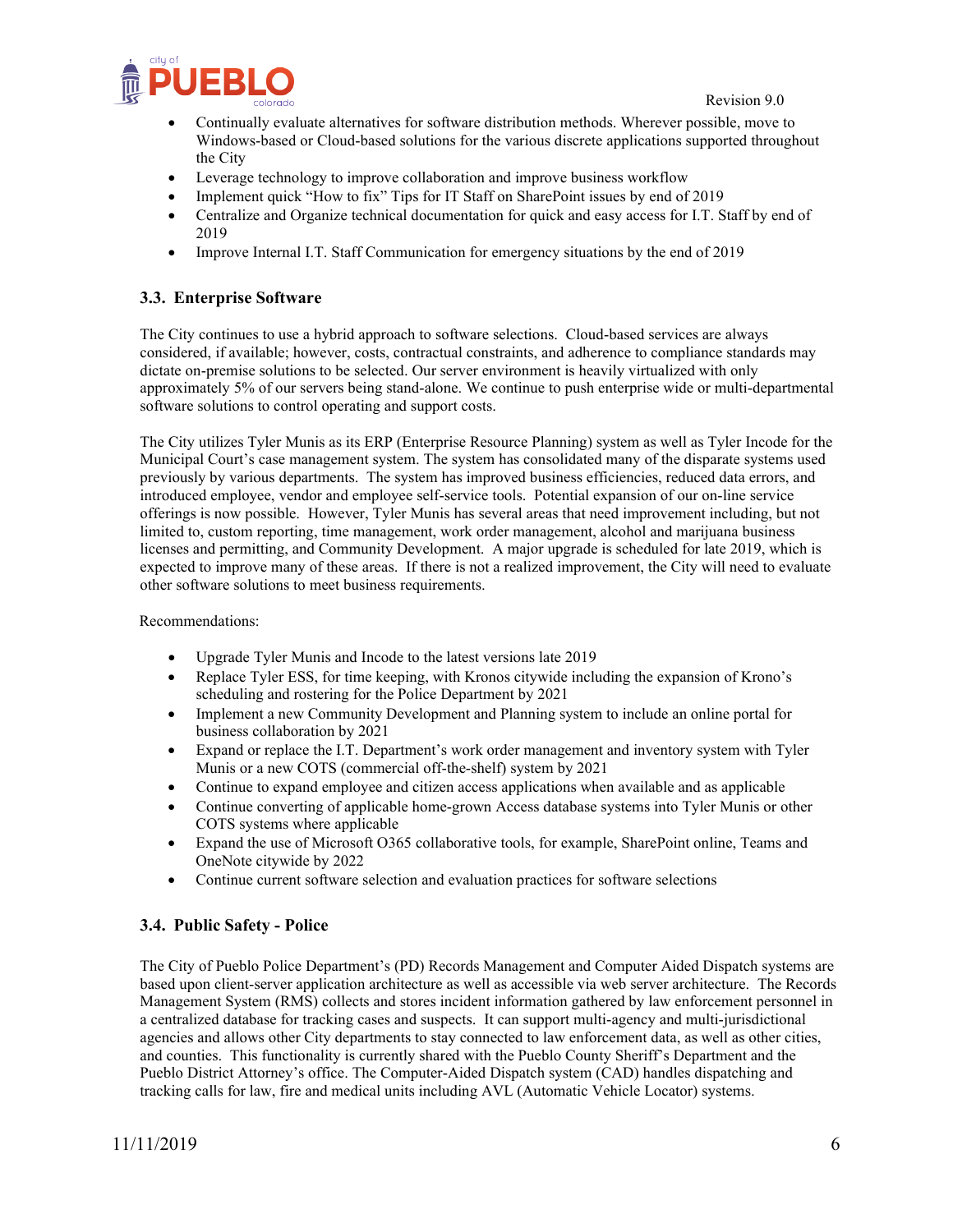

The system provides a mobile application that many of the law enforcement personnel use. This mobile application provides instantaneous information to an officer who is in route or on-scene at an incident. For example, it provides, voiceless dispatch; status updates; car-to-CAD messaging; car-to-car messaging; and queries including local, state, and national warrant checks, stolen vehicle and property information, mug shots, and records management information. Application updates can be done through the wireless connection to the City's network. The PD's RMS and CAD system is reaching its end-of-life in the next five years. A replacement system with the current vendor will need to be considered, or a Request for Proposal will need to be generated to identify a new solution.

The in-car video systems installed in police vehicles are being updated to wireless systems as funding allows; however, there are vehicles with obsolete equipment which need replacement. It is a proven fact that officer accountability and safety are enhanced with video. The new in-card video systems utilize strategically located wireless access points to upload video to City servers and eliminating the need for manual interaction to extract the video. The PD uses a cloud-based body worn camera system. The use of body-worn cameras continues to expand into other areas of the Police Department and have become a vital necessity in police response. However, the explosion of storage requirements and the costs to remain cloud-based continue to rise with each new contract extension. The PD may need to evaluate bringing storage back in-house to control costs.

IoT (Internet of Things) devices, vehicles, and other smart city needs are beginning to emerge with more intensity. These devices are highly unsecure, and the City must develop a strategy surrounding their implementation. As IoT grows and Smart City initiatives thrive, I.T. must be able to support and securely connect and exchange data with the City Public Safety Systems as well as implement and support the network infrastructure. On our horizon and as funding allows, I.T. is preparing to utilize network segregation and shortest-path bridging infrastructure to support these devices. It is expected that by 2025, the City will be using gun-shot locator sensors, monitoring real-time video, using real-time analytics and predictability systems for providing 9-1-1 call response, and exchanging data with other jurisdictions. The Police Department must adhere to CJIS (Criminal Justice Information System) standards. In 2018, CJIS compliance required two-factor authentication for public safety system access. The City completed its implementation of, Identity Automation's two-factor authentication for all public-safety mobile devices in 2019. The PD currently uses GETAC V110's for their MDT's as well as Sierra Modem's for in-car Broadband connectivity. Netmotion's software suite is utilized to proactively manage and encrypt all mobile device connectivity and application issues. Currently, the PD Communications Center provides dispatching services and support the City of Pueblo's Police and Fire Departments. In 2019, the City replaced it's Intrado Viper system Solacom's Guardian Next-Generation VoIP 9-1-1 call handling system for all 9-1-1 calls into dispatch. This system handles all emergency calls and includes such capabilities as capturing and displaying critical call location information directly from an embedded map as well as provides text-to-9-1-1 and text-from 9-1-1 capabilities. The Guardian system is already positioned to handle other multi-media as NENA (National Emergency Number Association) processing and protocol standards are developed without a fork-lift upgrade of the system.

Recommendations:

- Continue expansion of wireless access points throughout the City as funding allows.
- Upgrade remaining in-car video systems as funding allows
- Implement text-to and text-from 9-1-1 by the end of 2019
- Research and evaluate joining State of Colorado E 9-1-1 ESInet by end of 2021
- Expand E 9-1-1 services for other multi-media types as NENA standards are identified.
- Evaluation a new RMS and CAD system for PD by the end of 2021
- Expand the use of in-car modems and wireless infrastructure when applicable

#### <span id="page-6-0"></span>**3.5. Public Safety - Fire**

The City of Pueblo's Fire Department completed its implementation of three new cloud-based systems in 2018. ImageTrend, a Fire Records Management System, Kronos' Scheduling and Rostering System, and Target Solutions, for fire training. All three systems interface and share data. Image Trend also interfaces with Fire's LifePak defibrillator system for patient vitals.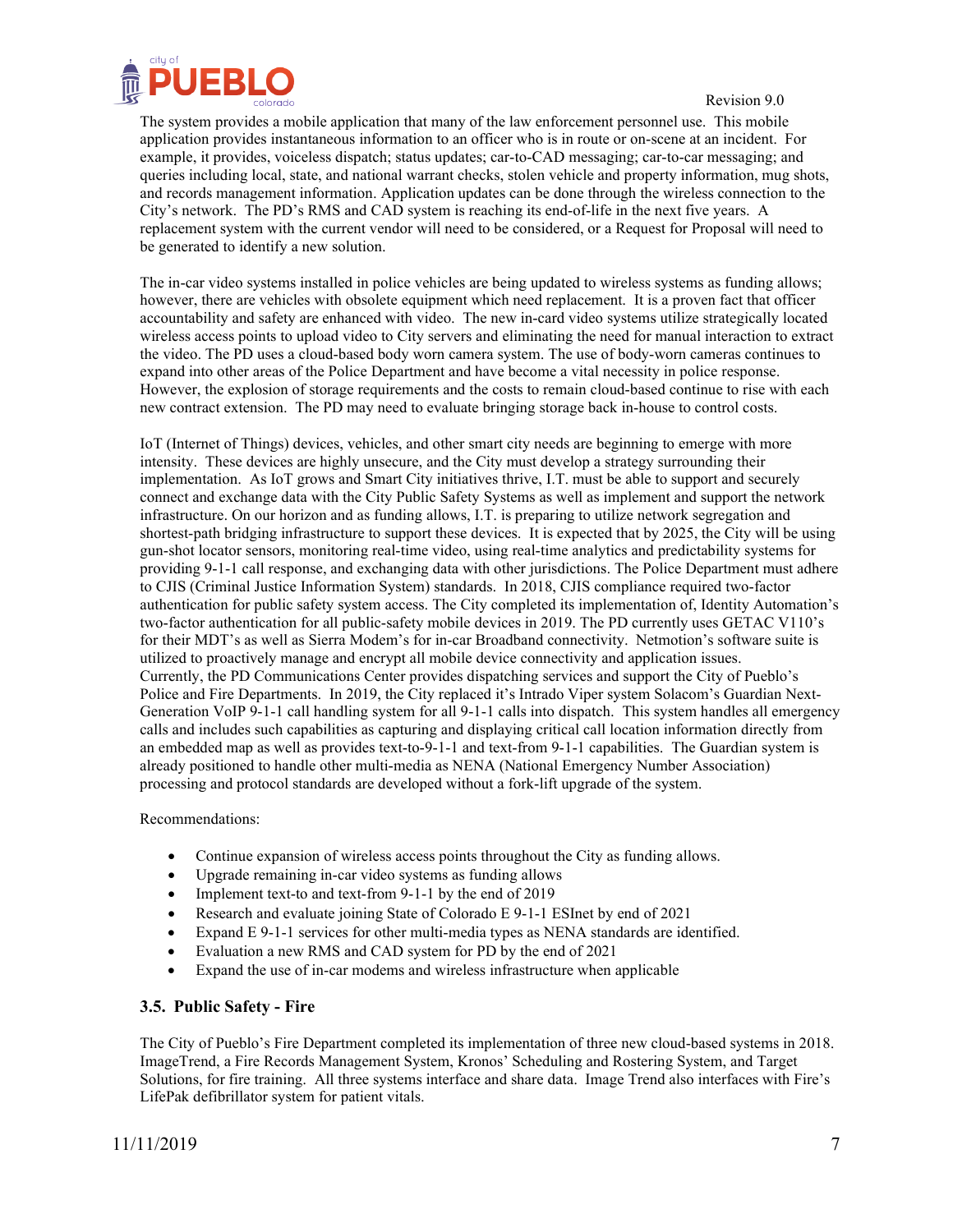

Currently, the Fire Department has updated their mobile device terminals with GETAC V110's. These MDT's connect via Sierra Modems and Netmotion. Two-factor authentication was implemented for all Fire personnel using the MDT's in 2018.

Recommendations:

- New technology is advancing in the Fire Department's domain. Today, fire staff can use infrared heatseeking mobile devices that allow them to see through smoke, identify hot spots, and quickly locate victims easily. The I.T. Department would like to work with Fire Admin to fit every firefighter with such a life-saving device.
- Expand the use of in-vehicle modems and wireless infrastructure when applicable.
- Utilize Data Mining tools of Fire, EMS and Inspection data to identify areas of need within the department as well as providing accurate data for the Department's accreditation.

#### <span id="page-7-0"></span>**3.6. Document Imaging**

The City utilizes three different imaging systems. FileBound is the citywide imaging system deployed across all city departments. FileBound houses documents from the City's retired ERP and court systems as well as documents not kept by other city systems, i.e. maps, memos, letters, etc. The City Clerk's office uses LaserFiche which also has a web-based component allowing online access to City Ordinances and Resolutions.

The City continues to use Agenda Center as its agenda management system. This system allows for departmental collaboration on agenda creation and management without the need for paper. Items are added to the agenda and supporting documentation is directly attached to the agenda in a browser-based system. All forms, staff reports, and back-up materials are now available on-line for anyone to obtain without having to come to the Clerk's office and requesting the material. This ability supports the City's transparency efforts.

Recommendations:

- Continue to expand on-line access to other City documents and services via the City's Internet page
- Complete the migration of Optiview to new FileBound System by end of 2019
- Evaluate the ability to consolidate LaserFiche with FileBound by end of 2022

#### <span id="page-7-1"></span>**3.7. Specialized Applications**

Just as the City has specialized departments, the City has requirements for several specialized applications. There are several engineering or transportation-related applications that are not "mainstream," but are nonetheless essential to City Staff. Currently, the I.T. Department installs such applications on an ad hoc basis, which does not allow for even cursory testing or comparison with similar products that may be a better fit for the user.

Recommendations:

• Continue to follow formal procedure for evaluating and securing specialized software for inclusion within the City Standards including the end-user responsibilities for installing, testing and securing, and supporting such specialized software.

#### <span id="page-7-2"></span>**3.8. Application and Report Development**

The City has decreased its use of home-grown applications with the implementation of the City's ERP system. When necessary, the I.T. department can provide application development using Microsoft Access as the frontend to a Microsoft SQL back-end database; however, lack of staffing in this area limits the I.T. Department's ability to be agile in this area. A home-grown system will only be developed if an off-the-shelf solution cannot be found. However, with the explosion of mobile devices, it is may be necessary for the City to evaluate its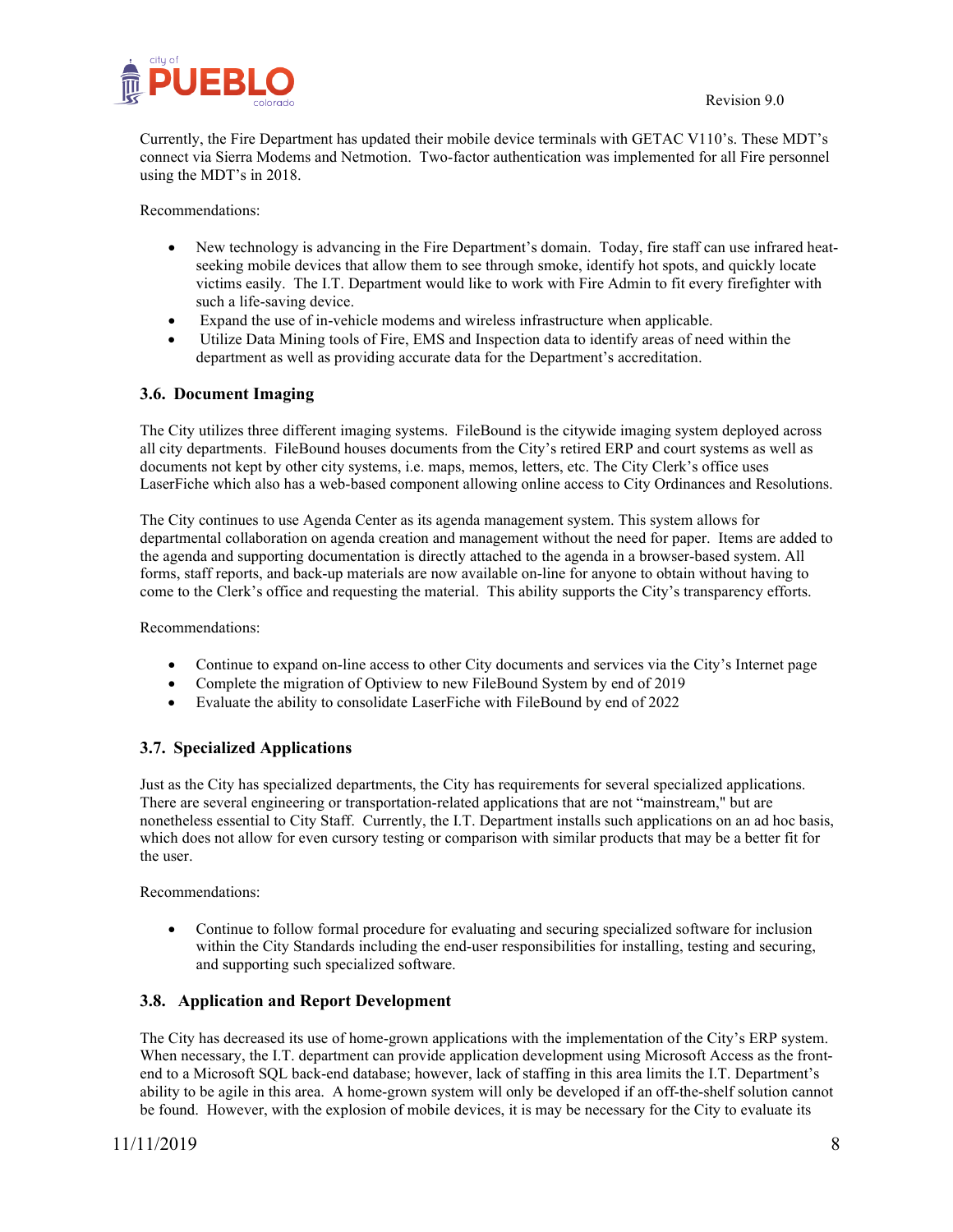

long-term approach to mobile apps and the development of those apps if they are not readily available via a  $3<sup>rd</sup>$ party. In the future, it may be necessary to add application development staff to the I.T. department; however, outsourcing this development should be evaluated.

Recommendations:

- Utilize off-the shelf solutions as much as possible
- Monitor the need for application development personnel to be added to the I.T. Department
- Train existing staff in Microsoft Access and Microsoft SQL to develop and support home-grown systems when needed

# <span id="page-8-0"></span>**3.9. E-mail and Office Applications**

The City has standardized on Microsoft products and migrated to Microsoft O365, a cloud-based subscription solution for e-mail and other Office products. There are other non-Microsoft products that the City has standardized upon, but generally not in areas where Microsoft offers a good solution. Examples of this include publishing and antivirus software.

City employees, if authorized, can check their e-mail and calendars from any Internet connection (at home, on vacation, etc.). I.T. has installed and currently maintains VPN (virtual private network) access into the City's network allowing employees complete access to City resources outside of O365.

Recommendations:

- Continue current methodology
- Continue to utilize and roll-out new O365 products as they become available and requirements support their use
- Evaluate the feasibility of migrating our Blackberry MDM to a cloud-based infrastructure to ensure phone and email availability during an ISP outage by end of 2020

#### <span id="page-8-1"></span>**3.10. Server Environment**

The City's datacenter houses much of the City's technology. This data center has surplus power and energy efficient cooling as well as generator back up. The datacenter supports a very strong virtualized server environment. I.T. continues to work automating manual I.T. processes or tasks for user account creation, improve management and system performance monitoring and evaluate and establish I.T. as a service to empower end-user to manage a portion of their I.T. needs.

Recommendations:

- Evaluate the feasibility of migrating from VMware to Hyper-V by mid-2020
- Leverage Defender ATP to achieve immediate alerting of server compromise by end of 2019
- Implement additional production Nimble Hybrid SAN by mid-2019
- Implement site-to-site replication using Nimble resources by mid-2019

#### <span id="page-8-2"></span>**3.11. Desktop Computers and Mobile Devices**

The City is an HP and Dell and Microsoft Windows shop for all desktop and laptop computers. We utilize GETAC V110s for mobile device terminals for field personnel. The I.T. department uses Netmotion to securely communicate with laptops on the City's network and maintain session persistence.

The City has implemented Blackberry Technology for mobile device management. Although, this system can support BYOD (Bring Your Own Device) capabilities, the City only allows this capability on a very limited basis and only on iOS-devices. We use Blackberry's VPN to control access to City applications securely; however, many of our applications do not have mobile applications developed, which limit some of our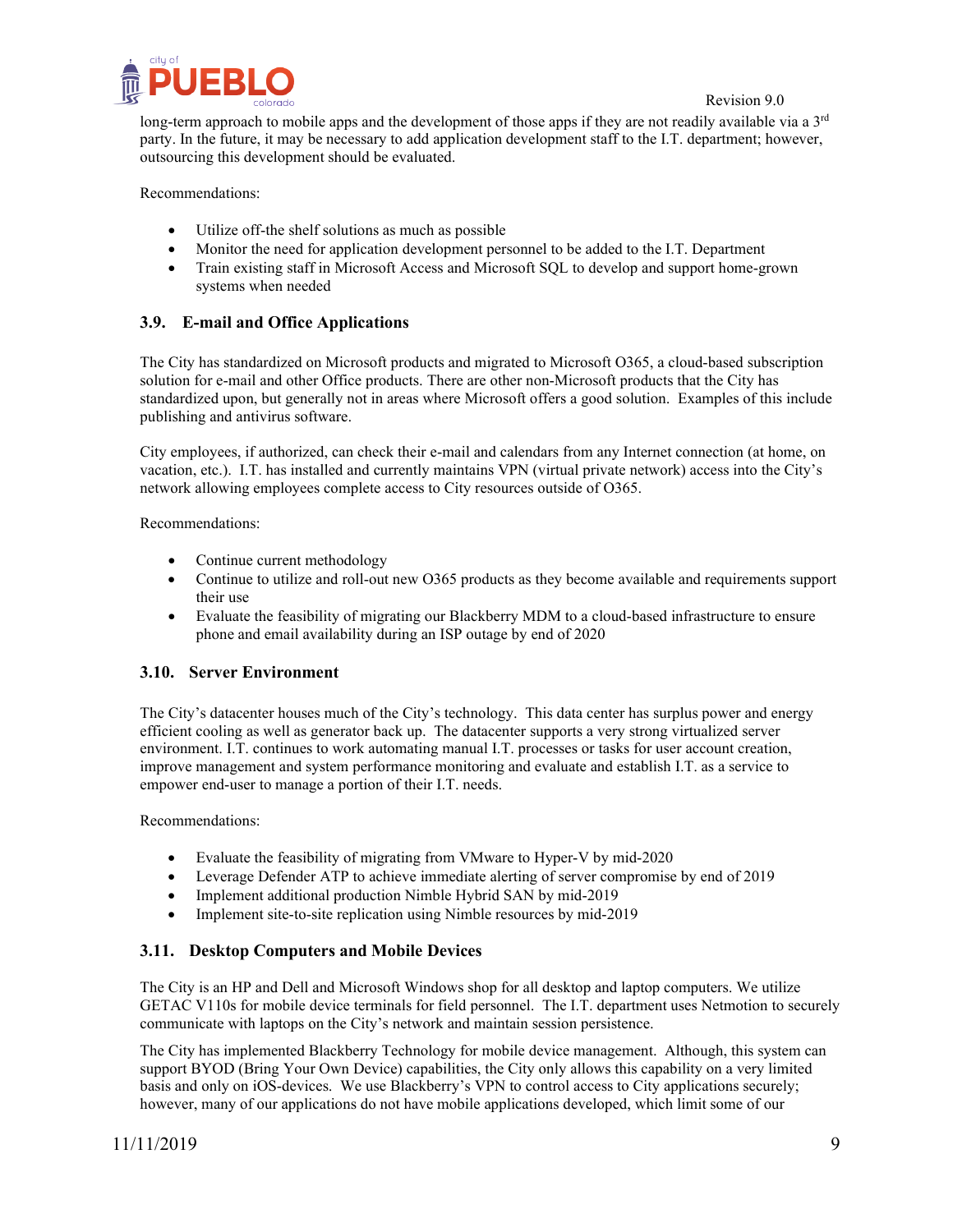

capabilities in this area. It will be necessary in the next couple of years to add staffing to the I.T. Department to develop mobile applications.

Recommendations:

- Implement cloud-based next generation malware protection so non-domain systems can be better protected and monitored
- Expand the use of per app VPN for devices control by Blackberry's MDM in order to provide secure connectivity to City systems by end of 2021
- Implement more stringent policies to secure off network devices by end of 2020 and reevaluate as necessary
- Create policy to mandate current iOS updates to all Apple devices for security compliance by end of 2019
- Implement SCCM to improve deploying and managing Windows by the end of 2020
- Work to establish a 5-year replacement cycle for all desktop and mobile computing as funding allows
- Evaluate the use of VDI (Virtual Desktop Infrastructure) to reduces costs by end of 2021
- Implement a new inventory tracking system by end of 2021

#### <span id="page-9-0"></span>**3.12. Printing strategy**

The I.T. Departmental standard for printers is:

- HP Lasers (networked)
- Canon multifunctional network copiers
- Printers are assigned via Active Directory organizational units and augmented with specific installations as required

Recommendations:

<span id="page-9-1"></span>• Implement Centralized management by end of 2023

#### **3.13. Network and Security**

The City's network backbone is comprised of its own fiber optic cable, franchised fiber, and leased CenturyLink services. The City's fiber infrastructure provides connectivity for 98% of the City's departments and provides connectivity to several County offices through joint partnerships. The remaining 2% of the departments are connected to the City's network via leased T-1 lines from CenturyLink. The City owns all the rights-of-way necessary for this campus-like implementation additionally, the City has access to much existing underground conduit for specific City purposes. It also has the rights necessary to use utility poles throughout the City, if the use is for some clearly defined municipal services. The City's fiber backbone has expanded tremendously with over 90 miles of fiber aerially or in the ground. The City's fiber network topology has evolved from a "star" topology and has been positioned to provide a redundant and highly available "ring".

We use network segregation methodology to provide traffic control and optimize performance. As funding allows, the data and voice network will be implemented with SPB (Shortest Path Bridging) and 10GIG topology for voice and data back up and redundancy. The SPB protocol allows for edge programming eliminating cross network administration reducing staff time and provides a robust platform to accommodate transport for today's emerging technologies. As the City has a fully converged network with data, voice, and multimedia traffic being pushed across it, this SPB assists with reducing staff time, simplifies device configurations, and allows the City's small I.T. staff to nonetheless build out the voice and data network within a well-designed architecture. I.T. is in the process of implementing a network access control solution to restrict device access for both our wired and wireless networks.

Extreme (Avaya) equipment is the standard of choice for the City's network infrastructure. This standardization allows for a flexible, responsive and stable network that we can manage and easily modify parameters through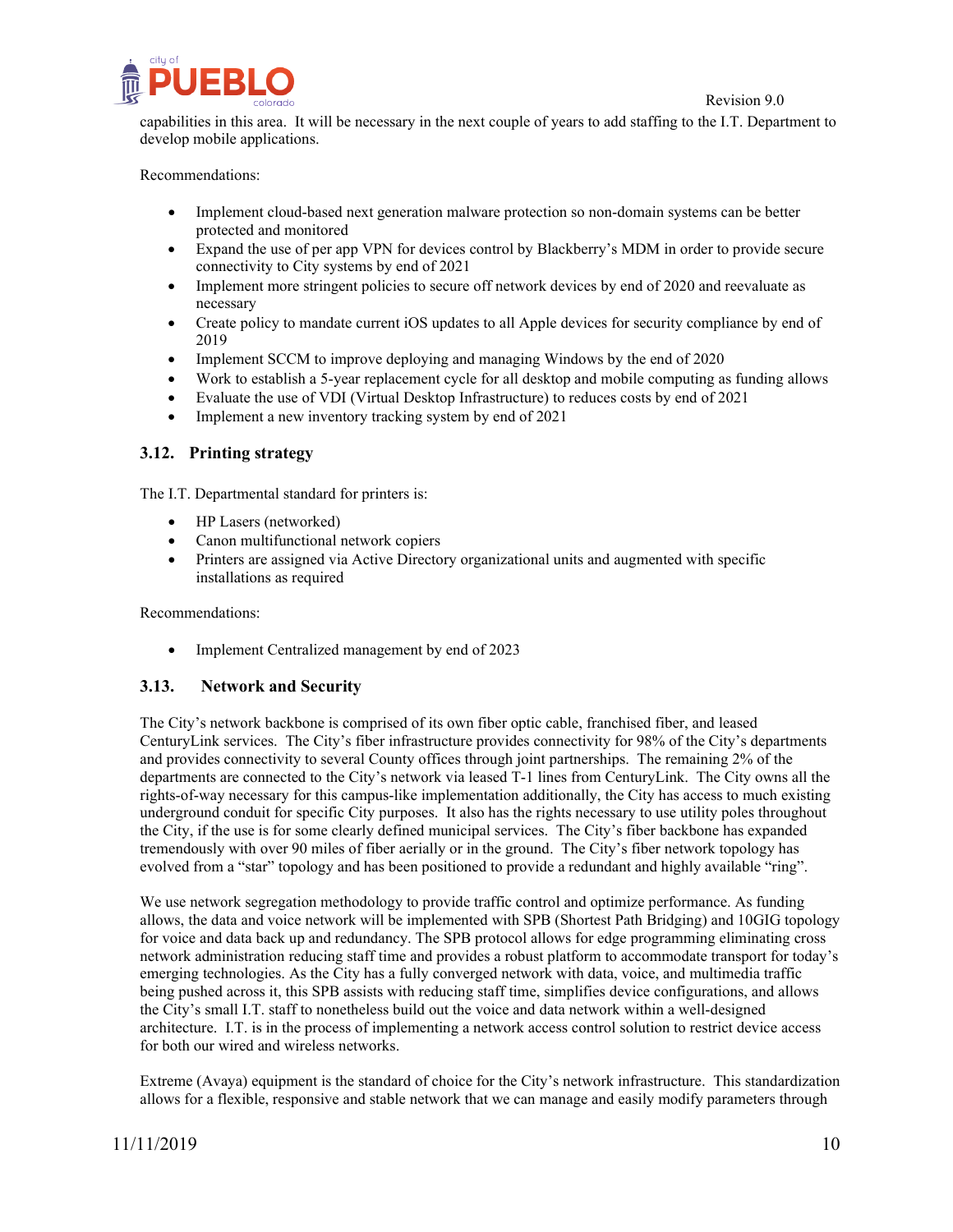

Extreme's (Avaya) embedded tools. Extreme's (Avaya) platform allows the City to utilize software-defined networking to improve the stability, security and reduce infrastructure costs.

The City uses Fortinet WLAN access the City's network. Access to our wireless network is controlled through two wireless controllers through which we provide guest and employee access.

As the demand for online services and mobile access grows, the City's current DMZ infrastructure is being strained. The City needs to stabilize the DMZ and improve its performance of citizen facing applications as well as enhancing internal local area network security.

Event collection has been optimized to ferret out specific threat-types. Threat analysis has been improved. For example, a sandbox was added to analyze the files that enter the network. Scripts were created to examine systems the sandbox listed as having received dangerous files. Next-generation malware detection software is being deployed throughout the City to thwart zero-day threats, crypto-attacks, and to record threat behavior (which processes were used, which other systems were reached out to, what artifacts were created…) should malicious code make it onto a system. Vulnerability scanning, both in terms of patches/updates and in terms of system configuration, has been layered by employing multiple products. The City has employed shortest path bridging as a means of shielding core assets. We are working to shield assets on a need-use-basis. TAA appliances and extensive secured Wi-Fi is being deployed. We adopted an always on/off the LAN policy for City devices. An enforced VPN keeps our other devices LAN-safe wherever they roam. The City continues to harden infrastructure and enforce a "zero-trust" model and to maintain as many layers of defense as possible to mitigate any exposure. Improved auditing remains a key goal. Our current measures are too labor intensive. We are working towards a more universal and administrator friendly approach.

Recommendations:

- Continue to expand the wireless access points to meet the City's needs as funding allows
- Implement Network Access Control by end of 2019
- Establish Phishing Awareness training by end of 2019
- Continue and enhance our city-wide security training for all City personnel. This is on-going
- Continue to expand our Software Defined Networking strategy as an on-going goal and as budget allows
- Improve threat detection and eradication to detect and removed compromised City systems. This is an on-going goal
- Actively keep abreast of the ever-evolving threat landscape
- Continue to expand City fiber and eliminate T-1 lines for remaining City departments
- Evaluate and plan to implement a zero-trust model for network security. This move will be a high priority budget item over the next few years. Full implementation of this model will be based upon available funding and staffing
- Initiate client-based alerting for security events in order to achieve immediate threat detection by mid-2021
- Implement a continuous monitoring program as well as tightening scripting and analysis programs and tools by end of 2020
- Establish network methodology and security protocols for Internet of Things (IOT) by end of 2021
- Create an independent network utilizing fiber and microwave to segregate IOT from the City network by end of 2023

#### <span id="page-10-0"></span>**3.14. Telephone System**

The City uses Avaya's IP Office as its PBX. This system is fully VoIP; however, digital and analog capabilities are still utilized in some areas due to functional requirements or poor wiring. All City departments are on the telephone system. This system has been very stable. PCI (Payment Card Industry) compliance requires us to implement encryption for all voice traffic. This is scheduled to be completed by January 2020.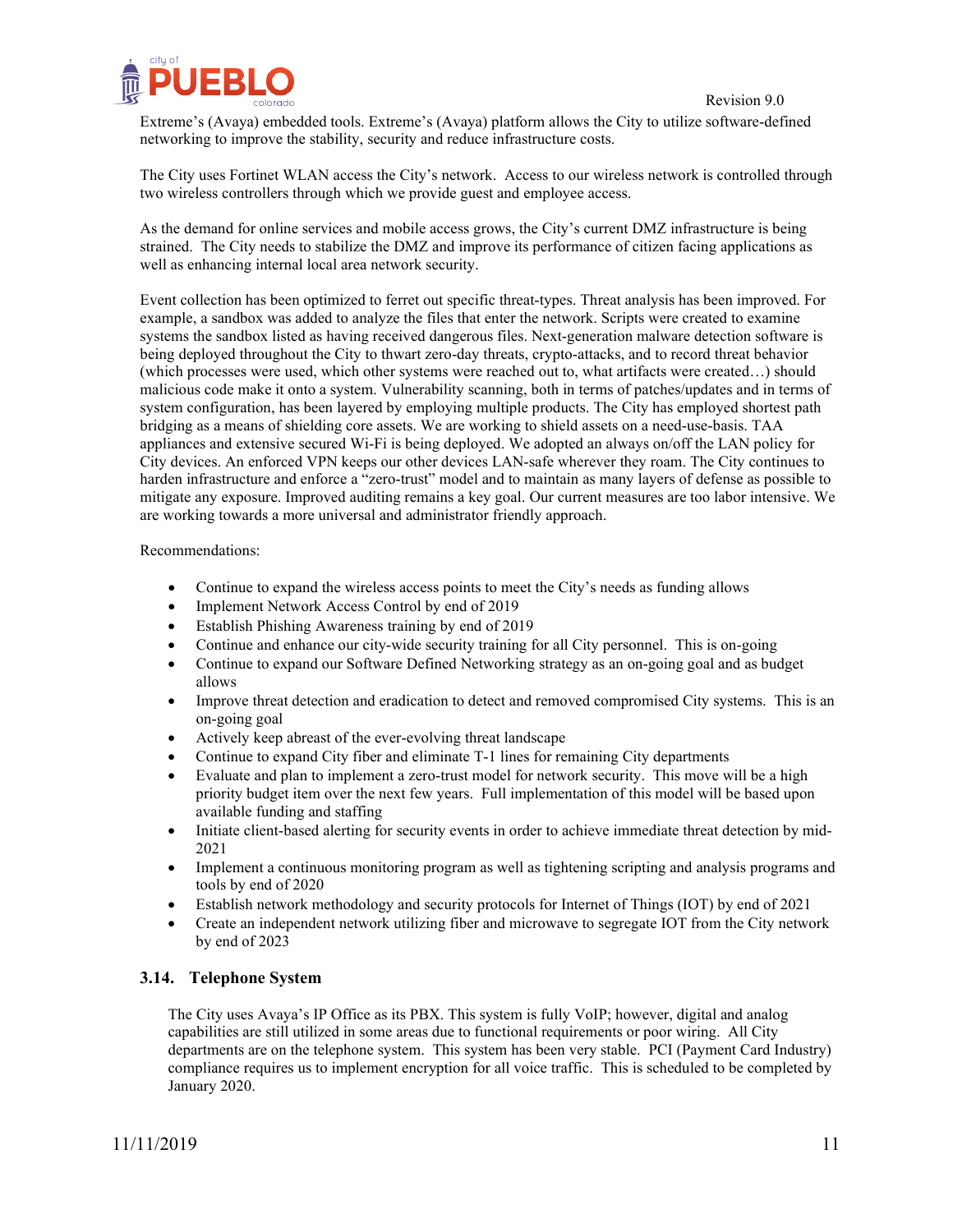

- Encrypt all voice communications for PCI compliance by end of 2019
- Upgrade phone system and management software by end of 2019
- <span id="page-11-0"></span>• Expand existing platform to enhance unified communication capabilities by end of 2022

### <span id="page-11-1"></span>**3.15. Disaster Recover and Back up Site**

#### **3.15.1. Disaster Recovery and Backup System**

The I.T. department uses Veeam and Exagrid as its backup and archiving solution for the City's data**.** This system utilizes two Exagrid units for back-up and replication of the main City servers and data on a predefined schedule. In the event data on a main server or user needs to be selectively restored due to data corruption or accidental deletion, the appropriate backup data is copied from the Exagrid to the target server or user. In the event of a major server failure, the backup data from the Exagrid can be restored to a replacement server in a matter of a few hours. The Exagrid appliances are located at the City's Data Center and the disaster recovery site that is not likely to be simultaneously subjected to the same perils as the main data center (for example: fire, tornado, flooding, acts of terrorism, etc.).

The goal of this robust backup strategy is for the City to be able to restore business critical data to rebuild or replacement servers in the event of main server failure, which is in line with our Business Continuity goals. This offsite location is home to the City's DR site and houses an Exagrid for replication of the Data Centers Exagrid. The DR site houses many of our redundant mission critical systems; however, additional power improvements are necessary to ensure up-time during an event.

#### Recommendations:

- Continue to expand and relocate mission critical systems to the City's backup site in the event of a major catastrophe. This is on-going
- Create redundant and geographically dispersed virtual host of select critical systems for immediate failover by end of 2020
- Snapshots of critical systems allowing for quick bare-metal restorations housed off-site by end of 2017
- Create hardware architecture that supports rapid failover and reduces the risk of an individual system causing a catastrophic failure of critical and the public safety systems by end of 2017 or as funding allows
- Install generator power to site by the end of 2022 or as funding allows
- Document and fine-tune DR processes by end of 2019
- Implement 15-minute roll-over by mid-2020
- Update I.T. disaster recovery to reflect 2018 and 2019 changes in infrastructure and procedures by the end of 2020
- Expand and restructure Exagrid system to increase retention capabilities by early 2020
- Evaluate replacement of Exagrid system by end of 2021
- Establish a tertiary back up site using recycled City equipment in mid-2021
- Evaluate Azure Government Cloud as a potential target for tertiary back up site by end of 2020 to eliminate the use of recycled equipment

#### <span id="page-11-3"></span>**3.16. Audio/Video**

#### <span id="page-11-2"></span>**3.16.1. Video Conferencing**

The City uses Life-Size video conferencing units in many of its conference rooms. Recently, we have replaced our multipoint bridging unit with Zoom, a cloud-based hosted solution. This solution has multivendor interoperability and allows participants to join a conference through a variety of means, i.e. iPhones, iPads, H.323/Sip room units, desktop systems etc. It eliminates I.T. support and security concerns for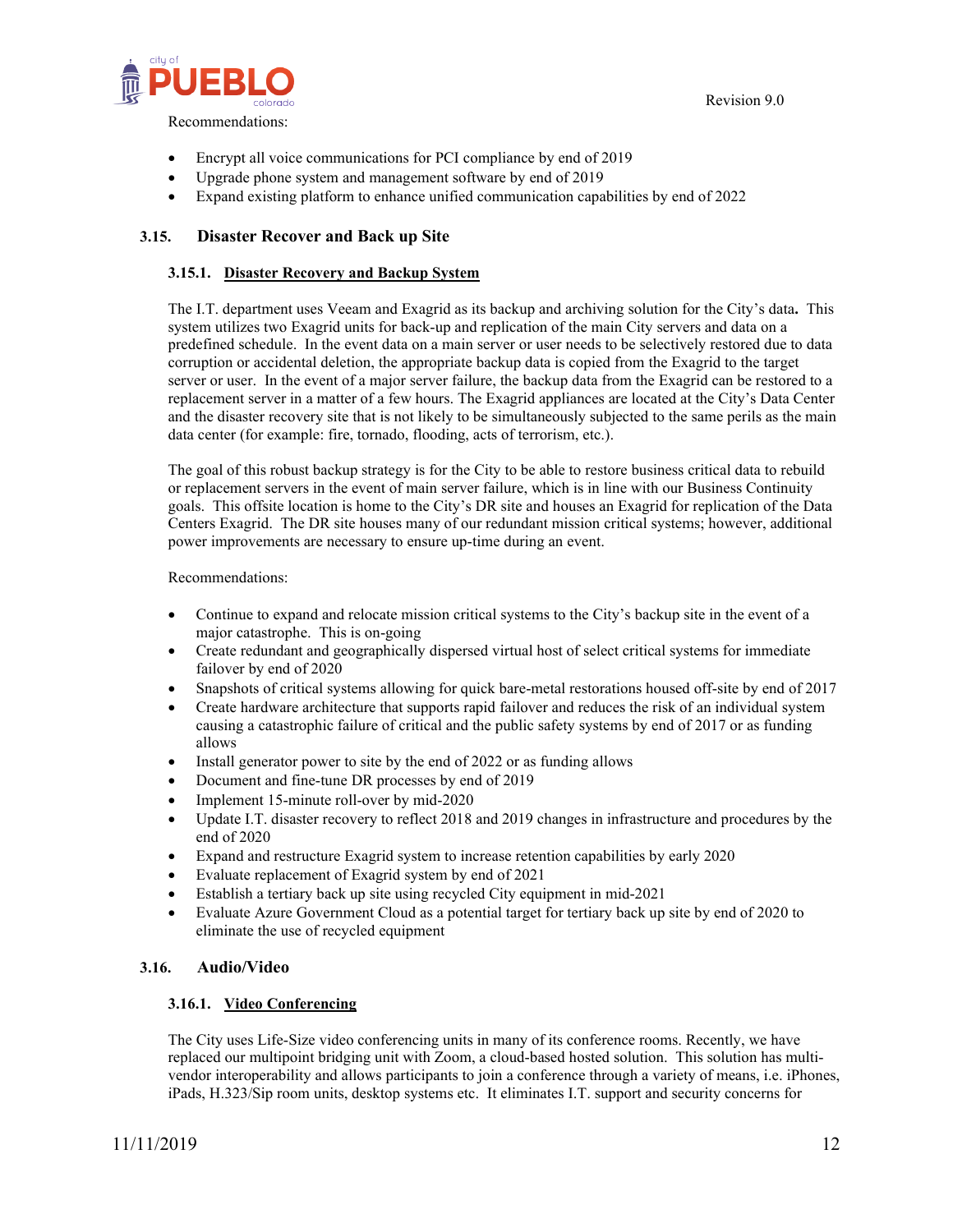

external video conferences and expands face-to-face collaboration abilities. Utilizing this type of architecture will allow the City to expand video conferencing capabilities easily and more cost effectively.

#### Recommendations:

- Implement desktop to desktop conferencing to those end-users that will benefit from this technology
- Expand videoconferencing to other departments as necessary and as funding allows
- Continue to utilize Zoom as the hosting solution for video conferencing

#### <span id="page-12-0"></span>**3.16.2. Electronic Whiteboards**

The City uses Hitachi Starboards and Clickshare wireless presentation and collaboration systems in its conference rooms. With the Clickshare system, the City will reduce the use of electronic whiteboards except where necessary. Clickshare also provides a mobile device application which allows anyone to share content from any device.

Recommendations:

• Implement wireless presentation and collaboration systems instead of Starboards

#### <span id="page-12-1"></span>**3.16.3. Audio/Visual Systems**

The City utilizes high-definition televisions throughout the City controlled using AMX Touch Panel Control Units. The AMX Touch Panels controls system on/off, display content, lightening control, and input selections. The City utilizes a mixture of analog, high-definition and IP cameras for broadcasting council meetings and for building and campus surveillance. The City is centralized on one video management system but is evaluating a replacement system due to poor support, limited functionality and high costs. The real-time analysis of live video including situational notifications, i.e. package left behind, has increased in importance. Our current system provides some video analytics tools, but it is limited in its functionality and accuracy.

Videoconferencing is provided with Lifesize Conferencing equipment using Zoom as our videoconferencing provider; however, as meeting rooms are upgraded, wireless and mobile screen sharing including more cost-effective conferencing equipment is being utilized to control costs while delivering High-Definition video.

City Council uses Shure's voting system including microphones for all City Council meetings. This system works well but has limited audio control on the microphones. It is a relatively old system and needs to be upgraded or replaced due to age and lack of audio control.

#### Recommendations:

- Replace current video management system and implement video analytics with by the end of 2019
- Replace old analog cameras with IP cameras as funding allows
- Implement video analytics for building and campus surveillance by the end of 2020
- Replace City Council voting system and microphones by the end of 2021
- Expand the use of wireless screensharing city wide as funding allows
- Replace meeting room projectors with High-Definition (HD) displays and wireless screen sharing as funding allows. If a projector is needed, implement only laser projectors

#### <span id="page-12-2"></span>**4. Radio Communications**

The City cooperates with and utilizes the State of Colorado's Digital Trunked Radio System (DTRS) to provide radio services for all city departments. Over the last couple of years, and in cooperation with Pueblo County and the State of Colorado, the City has connected to the zone controller located in Pueblo County, as well as, assisted with

# 11/11/2019 13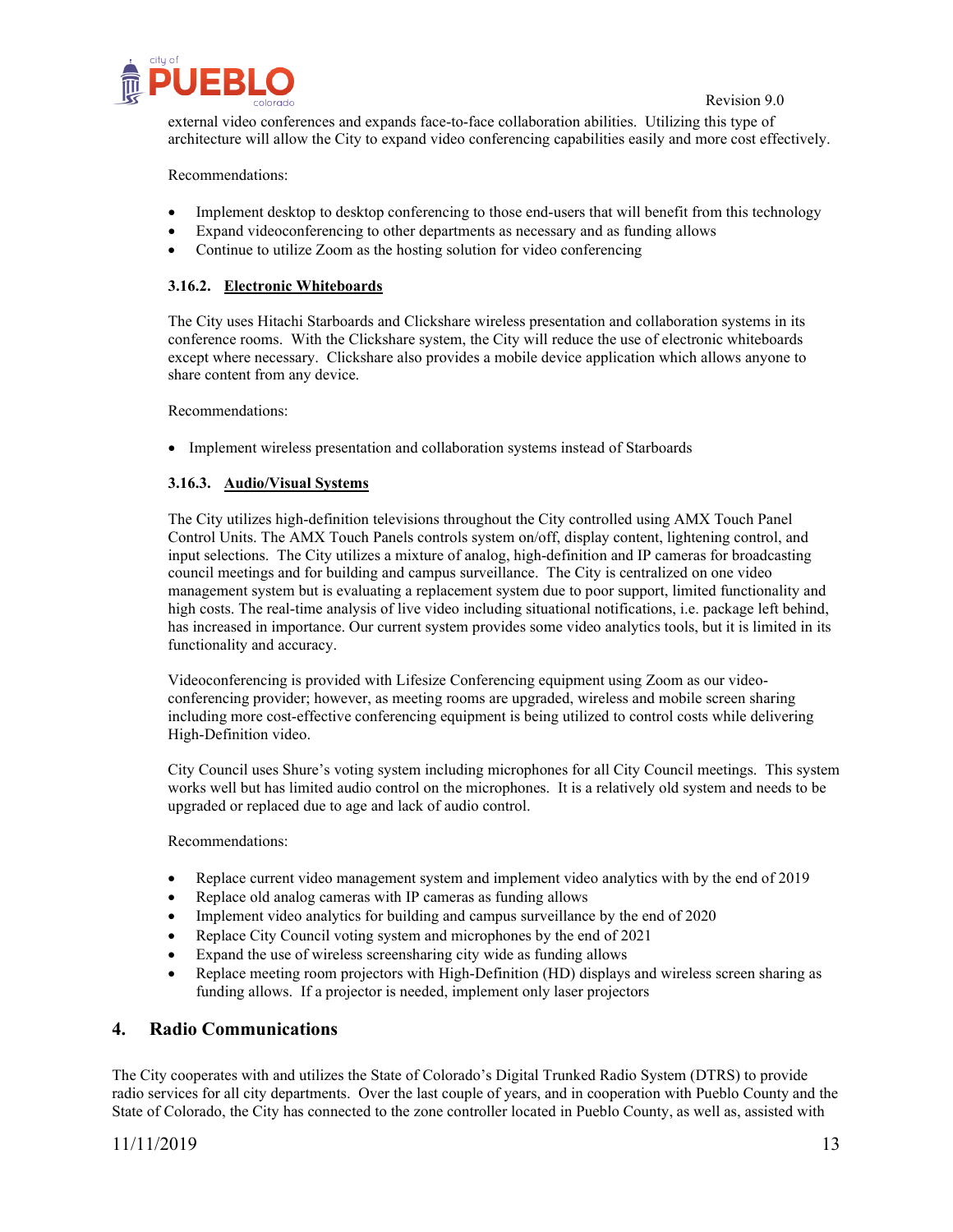

the creation of a simulcast DTRS system. In 2019, this same partnership implemented a redundant microwave ring improving system resilience and redundancy for all radio communications. The City and Pueblo County partner to provide back-up services to each other for radio traffic and 9-1-1 calls. The DTRS maintenance is performed by Motorola; however, Radio personnel are enhancing their training and knowledge in this area to provide faster support for the system. This will increase the mean-time-to-repair as well as reduce the reliance on Motorola and  $3<sup>rd</sup>$ party support.

Recommendations:

- Continue to participate in the partnership with Pueblo County and the State of Colorado
- Reduce reliance on  $3<sup>rd</sup>$  party and vendor support through enhanced training and improving vendor relations by end of 2020
- Decrease repair returns by 3% by end of 2020
- Maintain inventory levels of parts to avoid repair and install delays.
- Continue bi-annual tower site maintenance
- Document and develop network diagram of radio network including integrations with NG9-1-1 equipment mid-2020
- Improve end-user support through scheduled visits and public safety ride-along by end of 2019
- Cross-train personnel in fiber optic installation, repair and maintenance, and design by end of 2020

# <span id="page-13-0"></span>**5. Internet of Things and Smart City Initiatives**

The City currently employs IOT devices in the PD Patrol cars, Fire trucks and Waste-Water trucks. The City will continue to deploy IOT devices wherever they enable us to economically improve services to our citizens while maintaining a high level of security. This is a new field so while potential seems limitless the difficulty will be implementing these devices securely and in a responsible manner.

Recommendations:

- Catalog existing IOT devices (such as temperature sensors) by the end of 2020
- Create policy and plan to govern and maintain IOT devices by the end of 2020
- Physically separate IOT devices from the City infrastructure as funding allows
- Develop infrastructure needed for future smart city initiatives and shot locator systems by the end of 2022
- Reimplement predictive policing software once Police staffing and funding allows
- Implement real-time analytics for Police and Fire command staff as funding allows

# <span id="page-13-1"></span>**6. GIS Strategic Plan**

GIS services and data resources are managed within the I.T. Department through the GIS Division. The GIS Division currently comprises of two (2) FTEs. GIS staff work closely with every department of the City. Additionally, staff routinely collaborates with several regional partners including Pueblo County, Pueblo Regional Building Department, and the Pueblo Board of Water Works to support the exchange of accurate mutually beneficial information. The GIS Division is responsible for developing and supporting all GIS data vital to maintaining efficient and effective day-to-day business operations. Our goals for the next 1-5 years are as follows:

Recommendations:

- Assist and support map-based software implementation for all City Departments
- Update physical property addressing policies and regulations to adopt new standards and create mechanisms to better monitor and track mixed land-use issue
- Continue to integrate GIS infrastructure with critical business systems of the City including Tyler ERP mapping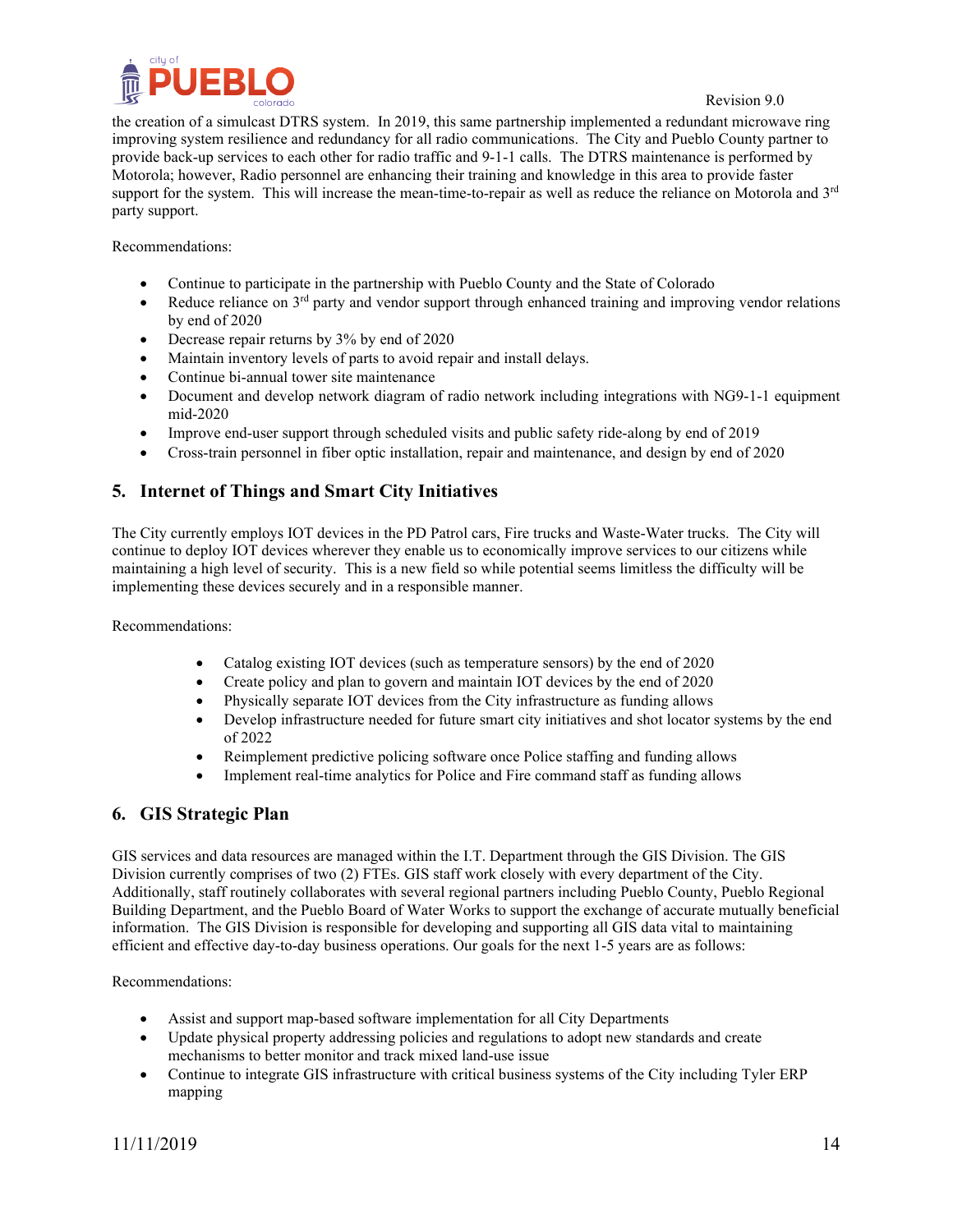

- Standardize all mapping systems and data development utilizing ESRI software and data formats to maximize information system interoperability and integration.
- Create a permanent full-time GIS Analyst position to assist with increased mandated authoritative City map records management and regulatory compliance responsibilities by the end of 2021
- Establish process supporting Tyler MUNIS Central Address and Property record maintenance and upkeep.
- Increase 'City of Pueblo' GIS data and map information accessibility on the web
- Improve inter-departmental coordination and collaboration for GIS data
- Establish new memorandums of understanding (MOUs) and or IGAs for GIS 'data sharing' with regional partners including, but not limited to: Pueblo Board of Water Works, Pueblo West Metropolitan District, Pueblo Conservancy District, and the State of Colorado Governor's Office of Information Technology GIS Department, Black Hills Energy Corporation, and Xcel Energy Corporation
- Expand mobile field/data collection applications by developing a new mobile application for many new and existing City projects by 2025
- Improve and increase data sharing by increasing the use of Arc Server and Arc Online to provide better availability of GIS data by the end of 2020
- Expand customer GIS web and data resources by utilizing ArcGIS Enterprise tools that allow for interactive data collection and editing, and will allow for in-office Dashboard apps to show real-time analytics by 2024
- Improve intra and inter-departmental communications by utilizing platforms like Microsoft Team and SharePoint so other employees have greater access to GIS personnel by 2021
- Streamline end-user single-sign-on experience by working with other I.T. personnel to create the required server/network environment to provide this ability by 2022
- Document GIS and Technical workflow processes so anyone can pick up and complete all tasks, and to prevent institutional knowledge from leaving when an employee leaves employment by 2020
- Increase the analytical value of our GIS data so that it can be used to make better informed business decisions. Need to create new ways for City decision makers to have access to data and analytics in a clear and concise format by 2022
- Map Remaining Public Assets utilizing mobile applications via the Public Works ADA compliant Asset Management application, and other mobile products by 2021
- Keep abreast of GIS Trends and Standards to provide guidance and knowledge that will ensure the City of Pueblo moves into the future on top by researching and utilizing web-based training opportunities
- Increase and improve end-user training and knowledge by documenting processes and training resources and creating an innovative way to supply necessary training to all city personnel by 2022
- Increase knowledge of "IoT" and Smart Cities to determine the role GIS will play in creating the City of the Future by 2024

# <span id="page-14-0"></span>**7. Internet and Intranet**

There are several e-government models that organizations can measure and align their e-government initiatives. These models can vary in their number of phases; however, each model's final phase is seamless or full integration across all services and functions of the organization. The City follows Gartner's methodology of an agency's progress regarding e-Government. Gartner identifies four phases:

- (1) Presence. Characterized by static content; informational only.
- (2) Interaction. E-mail enabled to allow communication, search engine or other tools imbedded to help users navigate amidst more voluminous information.
- (3) Transaction. Registration, form submission, and/or payments via the Web.
- (4) Transformation. E-government solutions are considered as a facet of every organizational initiative.

The City of Pueblo focus on the transformational phase of e-government. Citizens can interact and communicate with the City of Pueblo which is available on-line and available via mobile applications. The City will continue to increase the interactivity with the public. The speed to which the City will be able to meet this demand will be constrained by budget and staffing.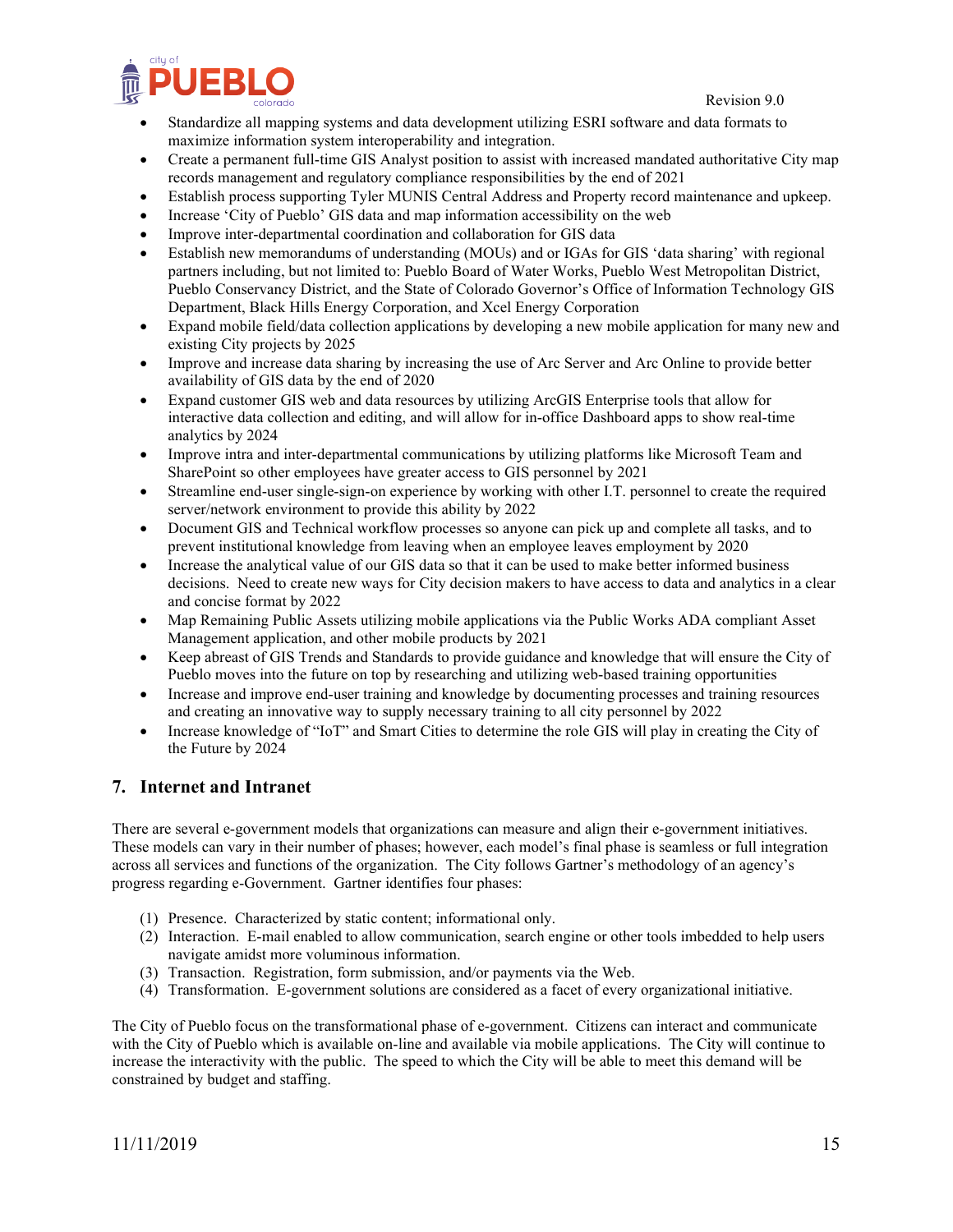

#### <span id="page-15-0"></span>**7.1. Web site: [www.pueblo.us](http://www.pueblo.us/)**

The City website [\(www.pueblo.us\)](http://www.pueblo.us/) is hosted by Civic Plus, a 3<sup>rd</sup> party e-Government Company specializing in website development and content management for local, county and state governments. The web site is Section 508 compliant and is a mobile first design. The content management system allows the City to disperse the ability to manage content of departmental pages to content providers across the organization. This allows I.T. staff to focus on development and outreach efforts. This has been a very economical arrangement since City's I.T. department is understaffed to support a Web server or the accompanying software. Civic Plus specializes in website development for local government and focuses on interactive citizen-focused engagement tools including a solid connection with social media sites.

Recommendations:

- Leave the responsibility for managing all the City's web initiatives within the Information Technology department, to ensure adherence to Section 508 compliance and maintaining a unified look and feel
- Continue with the strategy of making departments responsible for the currency and quality of the material they choose to publish on the City's website
- Continue departmental process to obtain fresh and updated content for the City websites
- Continue to utilize Civic Plus as our hosting and content management system provider
- Support economic and revitalization efforts for the City of Pueblo by depicting the positive, "feelgood" aspects of our local government and community
- Continue to pursue and expand e-Government services focusing on citizen engagement, transparency, open data, and online services and communications as applicable
- Continue to provide 24 x 7 streaming of Government Access Channel
- Improve transparency while maintaining network security by leveraging new technologies and existing web resources
- Design and implement websites specifically focused on drawing visitors and business to the City as funding allows
- Expand and train contributors by establishing quarterly training sessions by the end of 2020
- Expand the website team by 2 FTE's to keep up with the growing demand of online services and information by end of 2021

#### <span id="page-15-1"></span>**8. Social Media**

The integration of social media tools is a necessity of any good government website. It provides the platform to allow citizens to interact and collaborate with their City government along with the ability to retrieve governmental information and data. Implementing social media gives citizens the ability to engage with their government on a 24x7 basis.

Many of the City departments rely heavily on the use of social media to market services, promote events, publish alerts and engage citizens. For example, the Pueblo Police Department (PPD) uses Facebook and Twitter to post pictures of wanted criminals, to ask for assistance on criminal activity, and to alert citizens to crimes in progress. The City uses YouTube to post training videos for both internal and external employees. Many departments in the City feed a social media site to disseminate information.

Recommendations:

- Facilitate the use of social media to improve citizen engagement through more productive dialogue that is timely, responsive, and relevant
- Create and consolidate all relevant videos to the City's YouTube channel
- Evaluate and utilize "BIG DATA" tools to improve our social media outreach by the end of 2022
- Expand social media and video media options with other entities by collaborating with and encouraging better communication with other entities such as the local Chambers, City/County Health Department and other governmental and quasi-governmental agencies by the end of 2021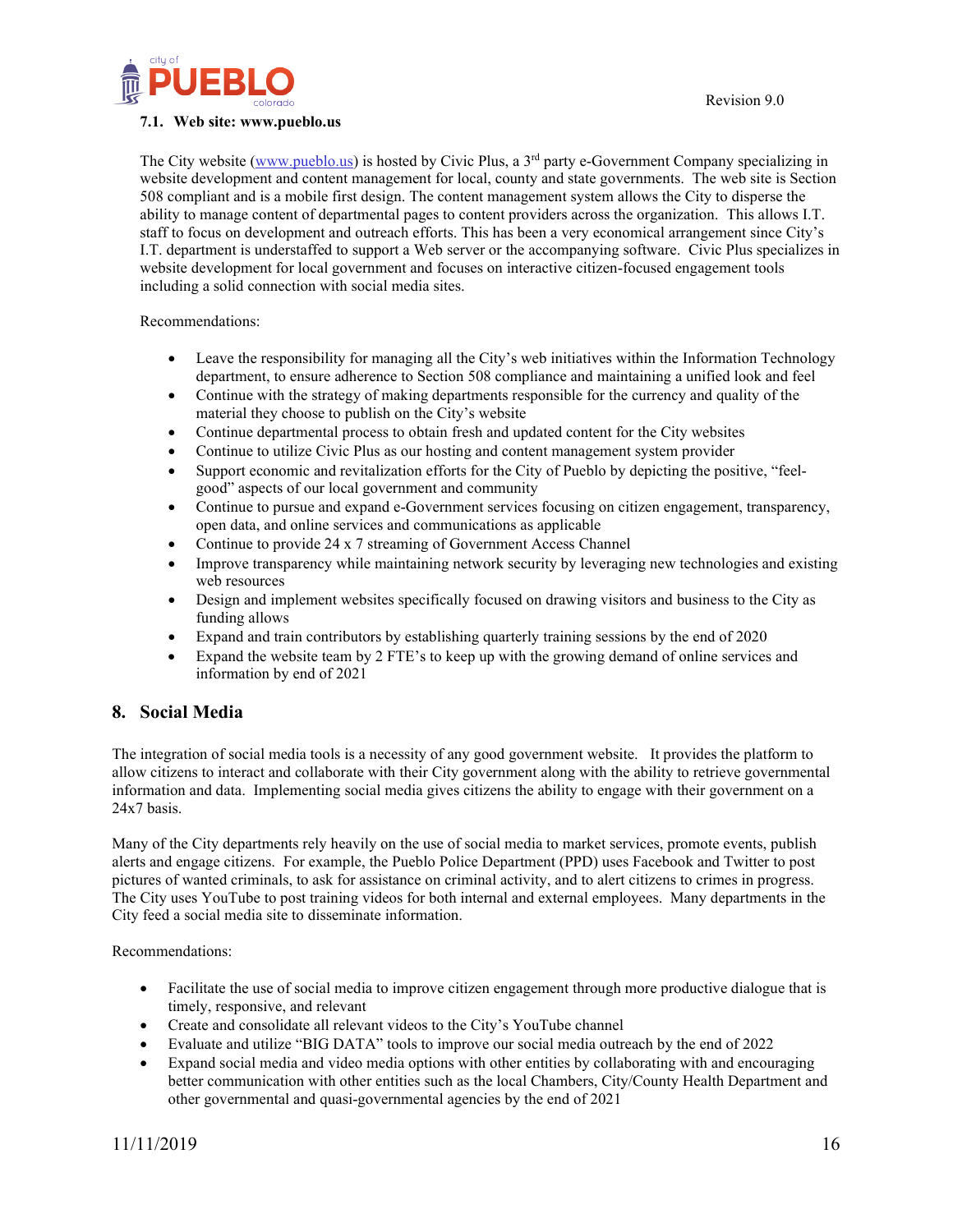

• Expand our use of social media platforms to LinkedIn, Snap Chat, Tumblr, etc. by the end of 2024

# <span id="page-16-0"></span>**9. Government Access Channel and Public Information**

The Information Technology Department is responsible for managing the City's dissemination of public information on-line, via media outlets, and broadcasted over the Government Access Channel, Pueblo 17. The City partners with Pueblo Community College for all broadcasting needs including City Council meetings and special events. The I.T. Department provides program scheduling and content creation such as public service announcements. The City can broadcast in high-definition; however, we must work with the Public Access Channel provider to move to a high-definition channel.

Recommendations:

- Continue to add fresh content to our government access channels including establishing partnerships with outside entities to help obtain or create content by the end of 2021
- Continue partnership with Pueblo Community College on live broadcasting of City Council meetings, content creation for short public services announcements and other programming content
- Develop a mechanism to obtain community feedback on what type of programming would be valuable for them to watch and create the content to meet these needs by end of 2021
- Produce future content in digital and high-definition format. Expand staffing by 1 FTE to assist with writing and production public affair programming including specialized targets by end of 2021
- Increase video production by establishing an internship program with local colleges and universities as well as School District 60 by 2024
- Expand and train contributors by establishing quarterly training sessions by the end of 2020
- Continue to expand and improve the quantity and quality of public information distribution from the City. This is an on-going goal
- Implement live streaming of boards and commission meeting, special events, press conference, etc. as funding allows by the end of 2024
- Implement post-production closed captioning of the Government Access Channel by the end of 2020 or as funding allows

# <span id="page-16-1"></span>**10. I.T. Staffing**

The I.T. Department currently consists of 20 regular employees and 6 temporary employees. Local college interns and temporary employees are sometimes utilized for short duration and special projects assisting regular employees.

All areas of I.T. are understaffed and the I.T. department continues to have 1 vacant position which has been unfunded due to higher priority funding needs. The number of customers utilizing technology continues to grow as well as the extent of and dependence on technology.

Most City I.T. employees occasionally cross over into other areas of expertise, some more often than others. One of the FTEs normally supporting Networks and Servers routinely supports the helpdesk activities, which falls under PC/Network Support. This happens often and the many scenarios of crossover are too numerous to go into detail.

I.T. services fall into 5 major areas:

Technical Support

- Helpdesk Support
- PC Hardware installation and repair
- PC Software installation and support
- Networks Fiber and copper network infrastructure
- File and Application Server support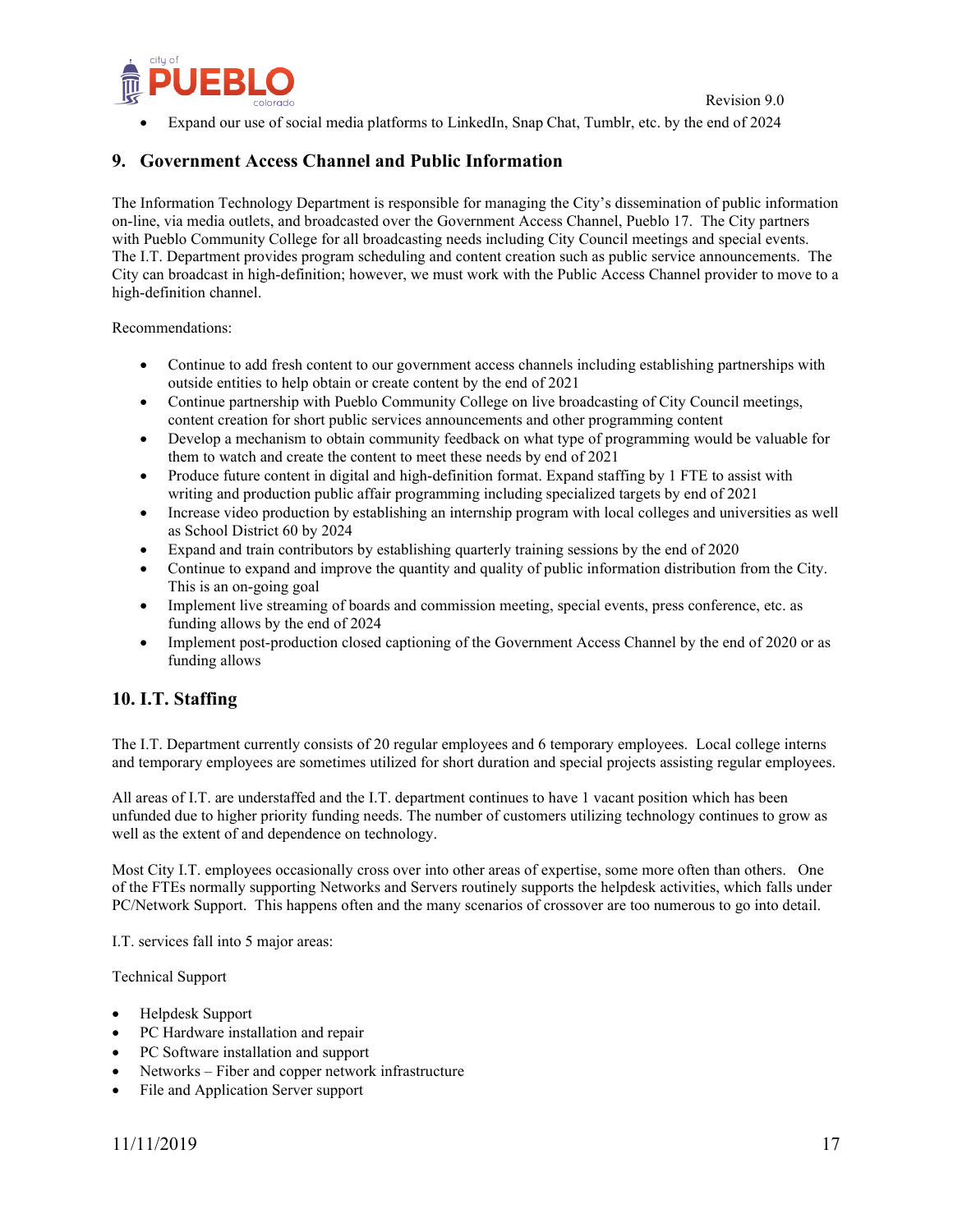

- Security and Business Continuation Perimeter protection, exploit protection, event analysis and access monitoring
- Telephone system support analog, digital and VoIP
- Video Conferencing and Audio/Visual equipment
- Mobile Device management, support and repair
- Wireless Communication management and support
- Printer Support

#### Application System Support

- 3rd party application software and hardware systems support
- GIS development, application integration and support
- Web site development and operation
- Limited mobile application development
- In-house application development and ongoing enhancements/maintenance
- Imaging system support

#### Radio Communications

- Mobile and base radio communications installation and repair
- Radio Tower management
- DTR system management, design, and support
- Fiber optic infrastructure management, implementation and support
- Mobile wireless LAN installation and support
- Mobile device installation and management
- Custom mounting and electrical build and implementation

#### Project Management and other support

- Project identification used to determine the organizational technological needs of the City
- Management of project implementation, quality standards and budget control

Media Development and Public Information

- Responsible for dissemination of public information including press releases, speech preparation, social media engagement for City Departments
- Responsible for video production, i.e. public service announcements, of Government Access Channel programming

#### <span id="page-17-0"></span>**10.1. Technical Support**

- I.T. has 6 FTE's and 3 temporary employees assigned in this area. This group supports over 700 desktop computers, 275 notebook computers, 100+ servers (physical and virtual), 250 I-devices and numerous miscellaneous peripheral devices and provides Help Desk support.
- There are 3 FTE and 3 temporary employees assigned to desktop support. Desktop and notebook computers require rebuilding or replacement depending on the severity of the failure. Standard supported software is generally imaged to load a new PC or a PC that has had its hard drive contents compromised. Imaging allows I.T. to return PCs to the customers in less time than loading individual software packages and applying subsequent patches and upgrades. It also allows I.T. to maintain software standards that have been set.
- The Help Desk (3 part-time temporary employee) provides first level contact with internal customers experiencing technical issues. Many problems are resolved at this level. Those that cannot be resolved are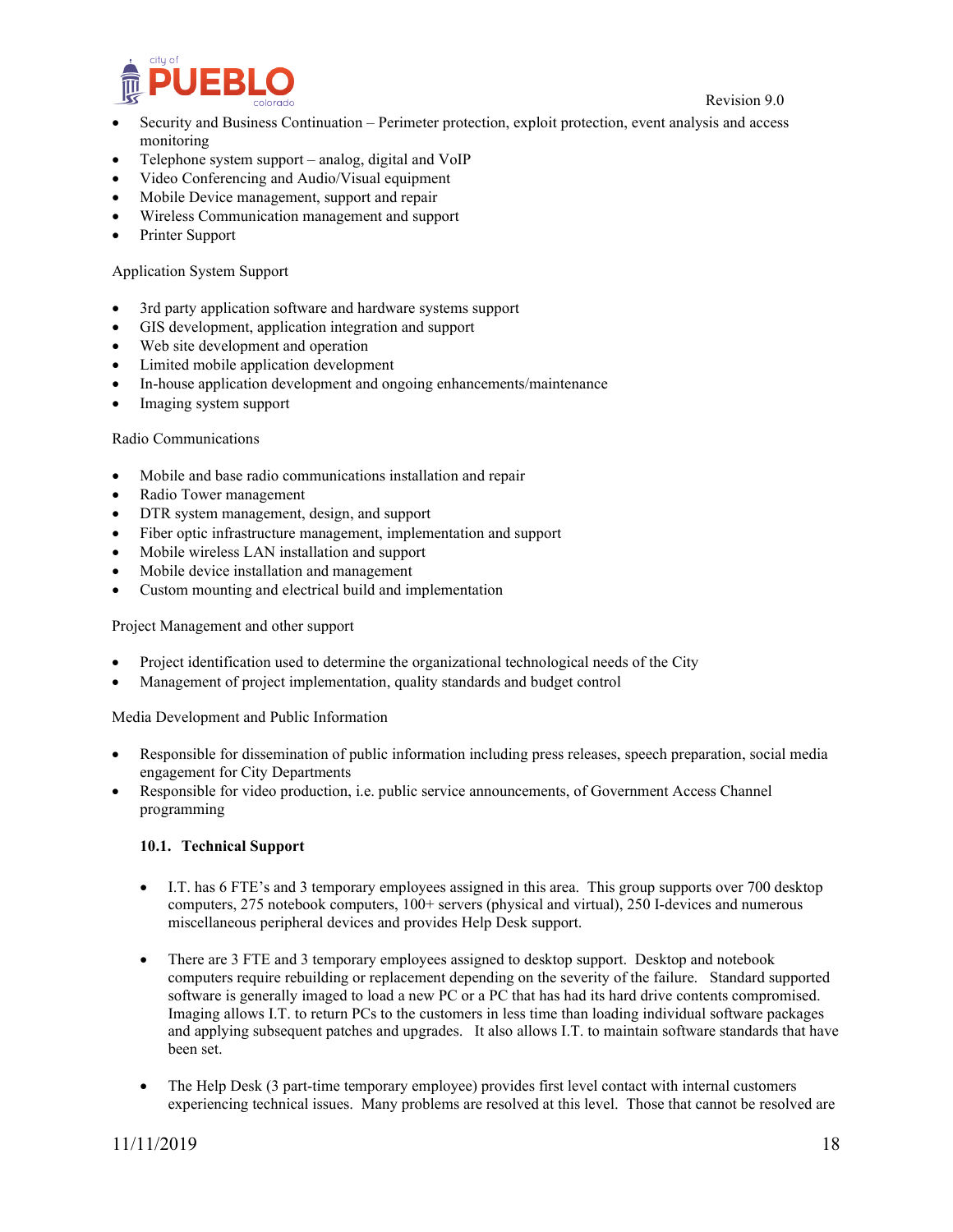

referred to technicians via a Work Order. I.T. utilizes an automated work order system to assign technicians and track the progress of the Work Order from entry to completion.

- 1 FTE in this area is responsible for implementing security policies, protecting computers from malicious cyberspace attacks by keeping antivirus and firewalls up-to-date, and actively monitoring unauthorized attempts to access the City's network. Staff is also responsible for setting up authorized access to the City's network from other agencies and internal customers needing remote access to the network. To assist with security policy, a Security Committee has been established, and committee members include power users throughout the City departments.
- 3 FTEs assigned to this area are responsible for expanding and maintaining the electronic network infrastructure, application software and associated servers. This includes managing the design of the fiber optic network as well as back up installation. The servers include those that support the Public Safety system data and software applications, general and application specific shared folders and email. 1 of the FTEs has the responsibility for maintaining the City's O365 environment.

#### <span id="page-18-0"></span>**10.2. Application Systems Support**

• I.T. has 4.5 FTE's. These FTEs generally specialize in areas of support such in-house database systems development, GIS system development and support, Web services development, and 3rd party application system acquisition and ongoing support.

#### <span id="page-18-1"></span>**10.3. Radio Communication Systems**

I.T. has 4 FTEs assigned to Radio Communication Systems. These FTEs are responsible for installing and maintaining the City's mobile radios and associated centralized equipment, antennas and towers that are used by Public Safety and Public Works departments. This includes three Digital Trunked Radio sites, with interconnecting microwave systems that are capable of up to 90 days of self-sustained power, and an emergency Police and Fire Dispatch center with eight dispatch positions. The Radio Communication division is also responsible for the installation and maintenance of the City's fiber network infrastructure, installation and supports the City's AVL systems, wireless modems and all in-car devices including the in-car video systems utilized by the police department, and automated alerting system for the Fire department.

As radio communications continues to converge with I.T. network operations it is necessary to expand the networking knowledge of staff in this area.

#### <span id="page-18-2"></span>**10.4.Project Management and Other Services**

• 2 FTEs assigned to project management for City technology projects

#### <span id="page-18-3"></span>**10.5.Media Development and Public Information**

- 1 FTE assigned as Public Information Officer for non-public safety departments
- 1.5 FTE assigned to video development and access channel management

#### <span id="page-18-4"></span>**10.6.I.T. Administration**

- 1 FTE, the Director, is assigned to the overall management of the department
- 1 FTE is acting as interim Assistant I.T. Director as well as fulfilling the role in project management
- 1 temporary employee is assigned as the I.T. Operations Support Specialist in the department

#### Recommendations:

• Invest in I.T. resources to sustain and improve upon the excellent customer service that is expected from internal customers